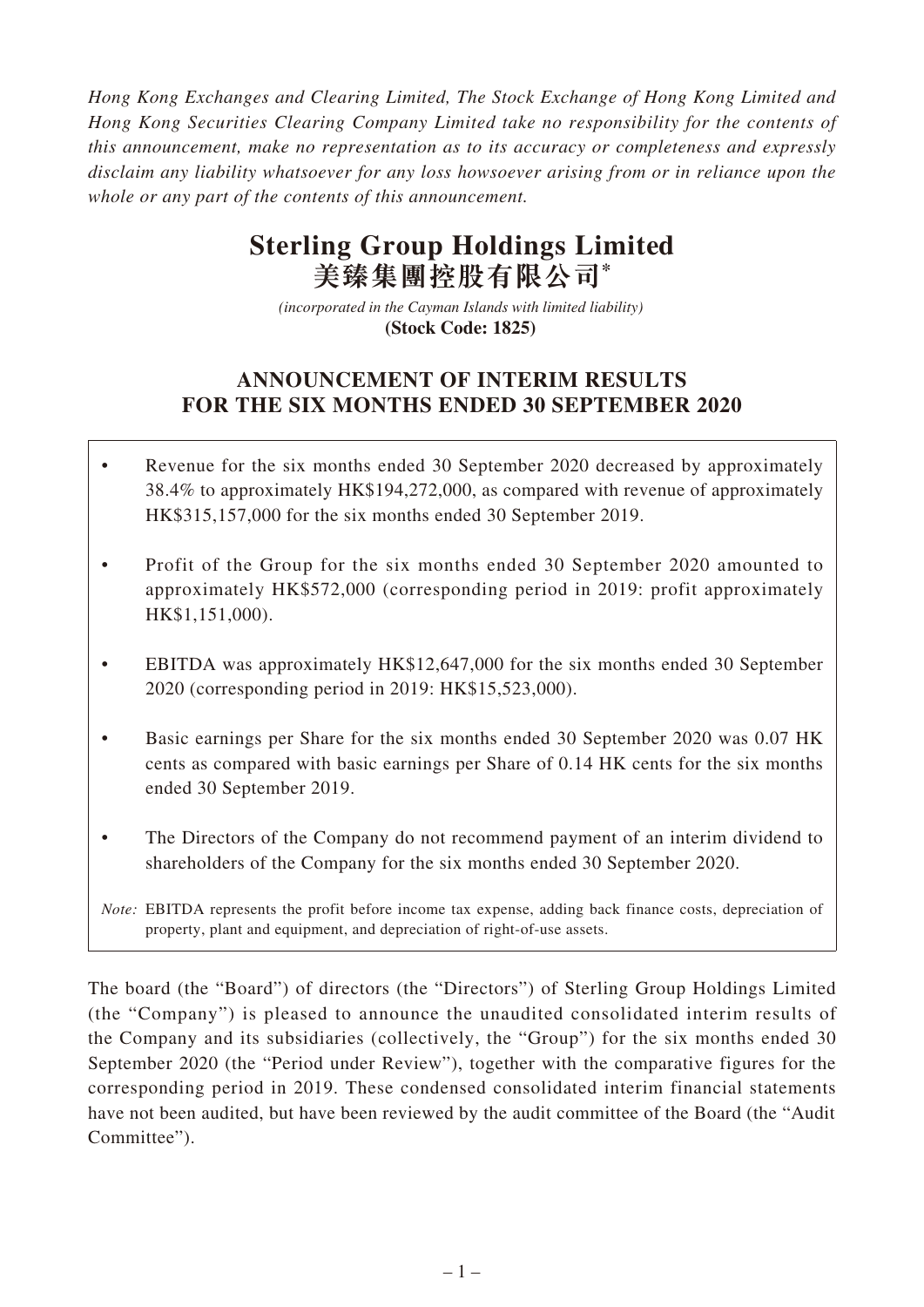# **CONDENSED CONSOLIDATED STATEMENT OF PROFIT OR LOSS AND OTHER COMPREHENSIVE INCOME**

|                                                                                                             | Six months ended 30 September |                 |             |
|-------------------------------------------------------------------------------------------------------------|-------------------------------|-----------------|-------------|
|                                                                                                             |                               | 2020            | 2019        |
|                                                                                                             | <b>Notes</b>                  | <b>HK\$'000</b> | HK\$'000    |
|                                                                                                             |                               | (Unaudited)     | (Unaudited) |
| Revenue                                                                                                     | 6                             | 194,272         | 315,157     |
| Cost of sales                                                                                               |                               | (159, 747)      | (263, 833)  |
| Gross profit                                                                                                |                               | 34,525          | 51,324      |
| Other revenue                                                                                               |                               | 7,244           | 3,016       |
| Other gains and losses, net                                                                                 | $\boldsymbol{7}$              | 1,573           | 1,910       |
| Selling and distribution costs                                                                              |                               | (12,969)        | (17, 112)   |
| General and administrative expenses                                                                         |                               | (25, 424)       | (33, 128)   |
| Finance costs                                                                                               | 8                             | (4,077)         | (4,907)     |
| Profit before income tax expense                                                                            |                               | 872             | 1,103       |
| Income tax (expense)/credit                                                                                 | 9                             | (300)           | 48          |
| Profit for the period                                                                                       | 10                            | 572             | 1,151       |
| Other comprehensive income, net of tax<br>Items that may be reclassified subsequently to<br>profit or loss: |                               |                 |             |
| Remeasurement loss on defined<br>benefit plan                                                               |                               | (219)           | (140)       |
| Exchange differences arising on translation of<br>foreign operations                                        |                               | 32              | (290)       |
| Other comprehensive expense for the period                                                                  |                               | (187)           | (430)       |
| Total comprehensive income for the period                                                                   |                               | 385             | 721         |
| Profit and total comprehensive income for the                                                               |                               |                 |             |
| period attributable to:<br>Owners of the Company                                                            |                               | 385             | 721         |
|                                                                                                             |                               | <b>HK</b> cents | HK cents    |
| Earnings per share                                                                                          |                               |                 |             |
| - Basic                                                                                                     | 12                            | 0.07            | 0.14        |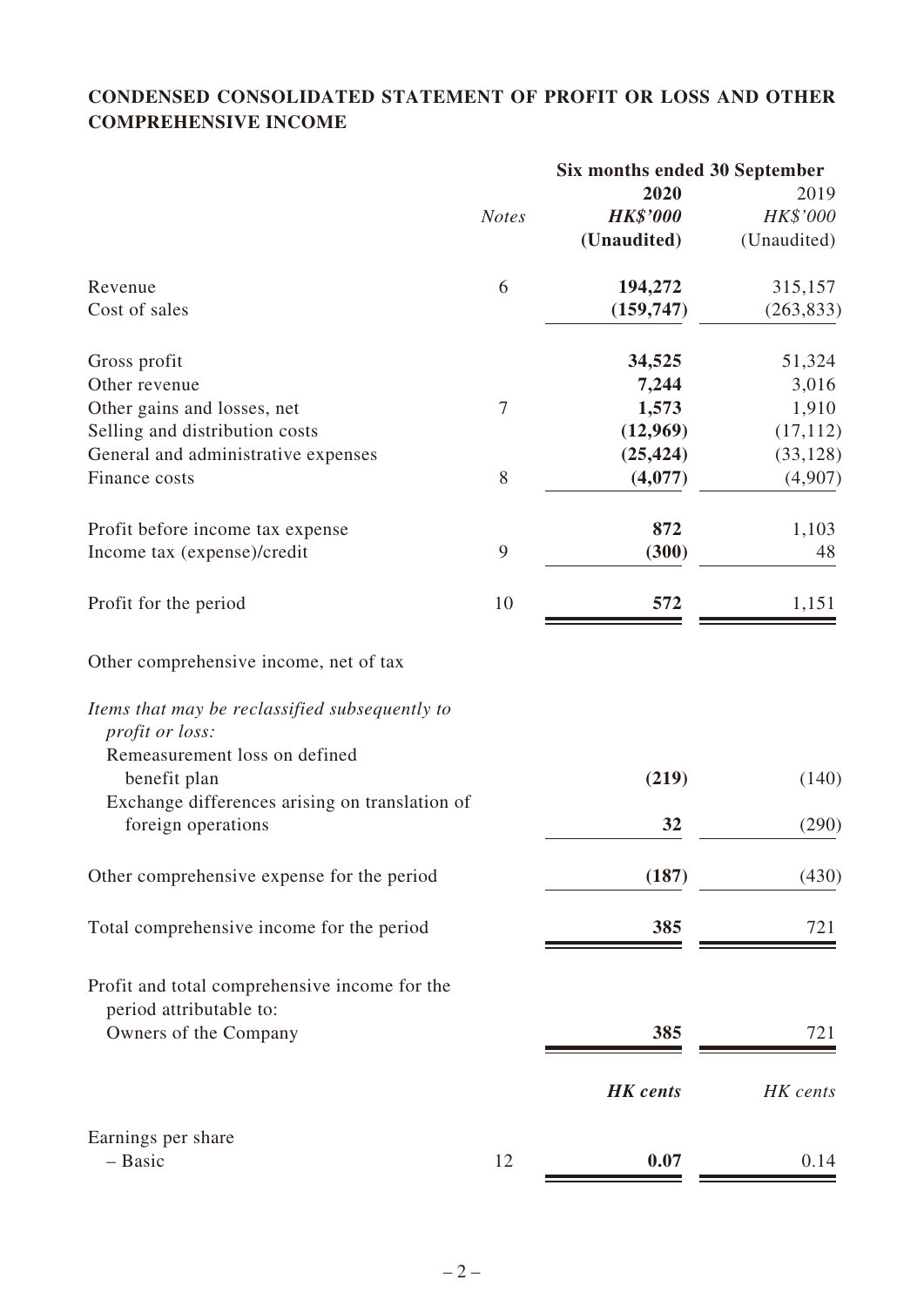# **CONDENSED CONSOLIDATED STATEMENT OF FINANCIAL POSITION**

|                                  |              | At                  | At        |
|----------------------------------|--------------|---------------------|-----------|
|                                  |              | <b>30 September</b> | 31 March  |
|                                  |              | 2020                | 2020      |
|                                  | <b>Notes</b> | <b>HK\$'000</b>     | HK\$'000  |
|                                  |              | (Unaudited)         | (Audited) |
| <b>Non-current assets</b>        |              |                     |           |
| Prepaid insurance premium        |              | 8,084               | 7,968     |
| Property, plant and equipment    |              | 51,957              | 53,376    |
| Intangible assets                | 13           | 8,463               | 8,463     |
| Convertible promissory note      | 14           | 3,214               | 3,214     |
| Right-of-use assets              |              | 33,058              | 37,538    |
| Goodwill                         |              | 18,122              | 18,148    |
| Deferred tax assets              |              | 2,483               | 2,506     |
| <b>Total non-current assets</b>  |              | 125,381             | 131,213   |
| <b>Current assets</b>            |              |                     |           |
| Inventories                      |              | 37,312              | 34,659    |
| Trade and other receivables      | 15           | 197,319             | 158,731   |
| Tax recoverable                  |              | 1,078               | 1,078     |
| Cash and cash equivalents        |              | 67,725              | 47,836    |
| <b>Total current assets</b>      |              | 303,434             | 242,304   |
| <b>Total assets</b>              |              | 428,815             | 373,517   |
| <b>Current liabilities</b>       |              |                     |           |
| Trade, bills and other payables  | 16           | 73,509              | 65,609    |
| Amounts due to related parties   |              | 2,574               | 1,113     |
| Bank borrowings                  |              | 246,701             | 231,439   |
| Lease liabilities                |              | 6,877               | 8,626     |
| <b>Total current liabilities</b> |              | 329,661             | 306,787   |
| <b>Net current liabilities</b>   |              | (26, 227)           | (64, 483) |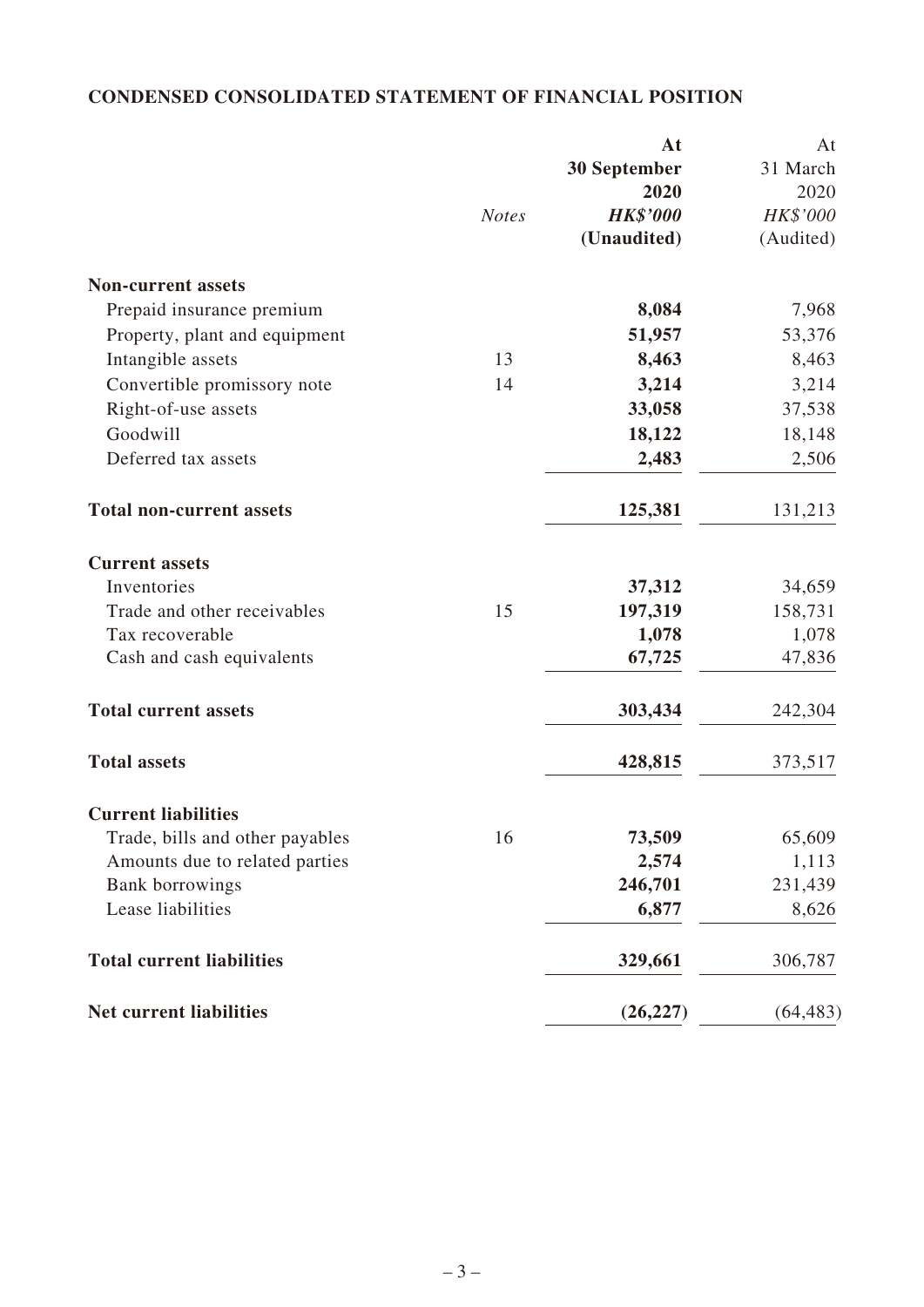|                                                               |              | At              | At        |
|---------------------------------------------------------------|--------------|-----------------|-----------|
|                                                               |              | 30 September    | 31 March  |
|                                                               |              | 2020            | 2020      |
|                                                               | <b>Notes</b> | <b>HK\$'000</b> | HK\$'000  |
|                                                               |              | (Unaudited)     | (Audited) |
| <b>Non-current liabilities</b>                                |              |                 |           |
| Loans from a director                                         | 17           | 17,000          |           |
| Loans from a related party                                    |              | 17,000          |           |
| Defined benefit obligation                                    |              | 2,621           | 2,355     |
| Lease liabilities                                             |              | 4,448           | 6,896     |
| Deferred tax liabilities                                      |              | 1,008           | 787       |
|                                                               |              | 42,077          | 10,038    |
| <b>Net assets</b>                                             |              | 57,077          | 56,692    |
| Capital and reserves attributable to<br>owners of the Company |              |                 |           |
| Share capital                                                 | 18           | 8,000           | 8,000     |
| Share premium                                                 |              | 66,541          | 66,541    |
| Other reserves                                                |              | (17, 464)       | (17, 849) |
| <b>Total equity</b>                                           |              | 57,077          | 56,692    |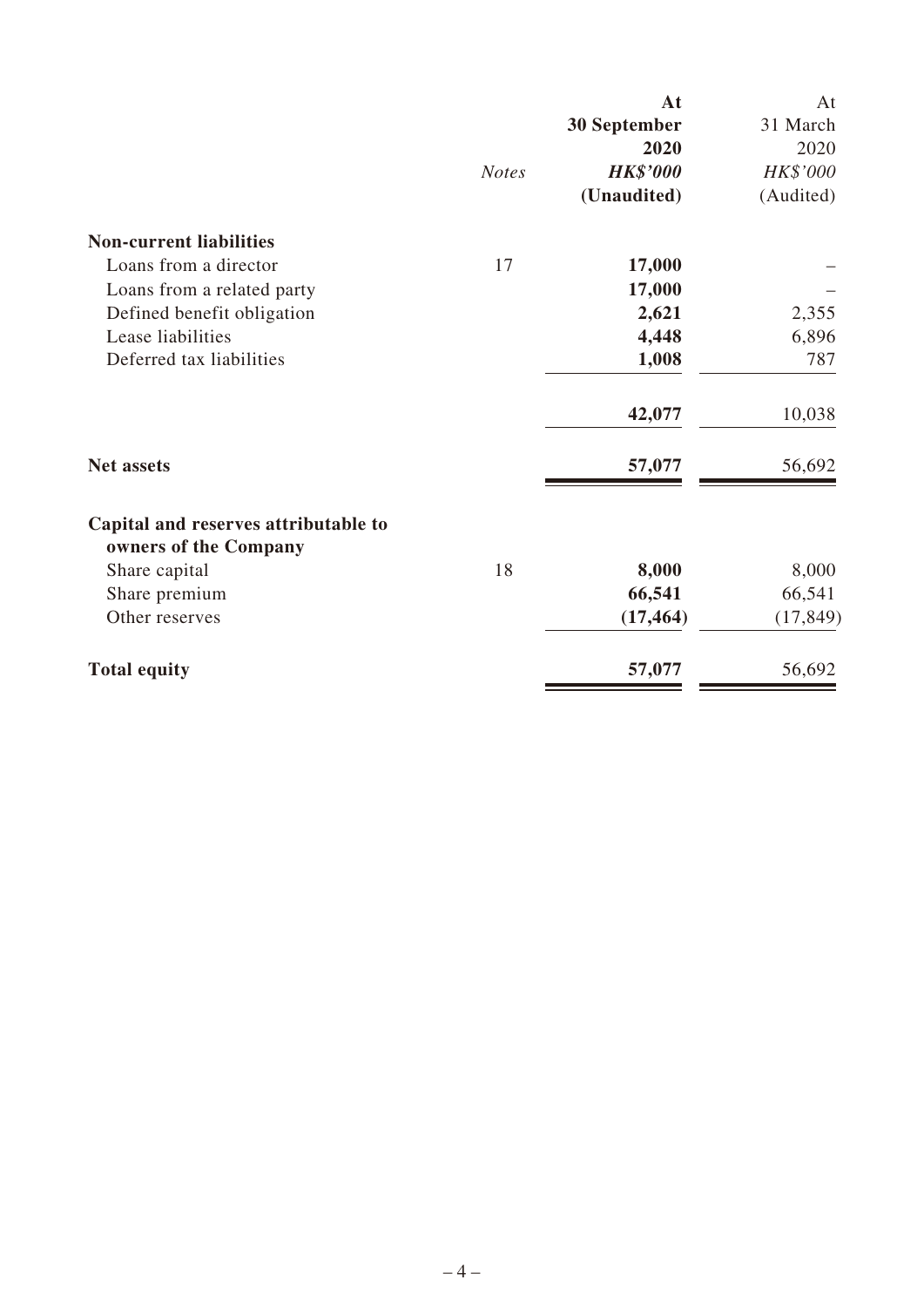### **NOTES TO THE CONDENSED CONSOLIDATED FINANCIAL STATEMENTS**

### **1. GENERAL INFORMATION OF THE GROUP**

The Company was incorporated in the Cayman Islands on 6 June 2017, as an exempted company with limited liability under the Companies Law, Cap. 22 (Law 3 of 1961, as consolidated and revised) of the Cayman Islands. The address of the registered office of the Company is located at the office of Tricor Services (Cayman Islands) Limited, 2nd Floor, Century Yard, Cricket Square, P.O. Box 902, Grand Cayman, KY1-1103, Cayman Islands. The Company is an investment holding company and the Group is principally engaged in the provision of manufacturing and trading of apparel products in the market of the United States of America (the "Listing Business").

The Company's shares were listed on the Main Board of the Stock Exchange of Hong Kong Limited ("SEHK") on 19 October 2018.

This condensed consolidated interim financial information is presented in Hong Kong dollars ("HK\$") as the management of the Group consider HK\$ can provide more meaningful information to the Company's investors.

### **2. BASIS OF PREPARATION**

These condensed consolidated interim financial statements have been prepared in accordance with Hong Kong Accounting Standard 34 ("HKAS 34"), issued by the Hong Kong Institute of Certified Public Accountants (the "HKICPA") and the applicable disclosure provisions of the Rules Governing the Listing of Securities on the Stock Exchange ("Listing Rules").

The condensed consolidated financial statements have been prepared under the historical cost basis.

The preparation of these condensed consolidated interim financial statements in compliance with HKAS 34 requires the use of certain judgements, estimates and assumptions that affect the application of policies and the reported amounts of assets, liabilities, income and expenses on a year-to-date basis. Actual results may differ from these estimates.

These condensed consolidated interim financial statements are presented in Hong Kong Dollars ("HK\$"), unless otherwise stated. These condensed consolidated interim financial statements contain condensed consolidated financial statements and selected explanatory notes. The notes include an explanation of events and transactions that are significant to an understanding of the changes in financial position and performance of the Group since the 2020 annual financial statements. These condensed consolidated interim financial statements and notes do not include all of the information required for a complete set of financial statements prepared in accordance with Hong Kong Financial Reporting Standards (the "HKFRSs") and should be read in conjunction with the 2020 annual financial statements.

As of 30 September 2020, the Group's current liabilities exceeded its current assets by HK\$26,227,000 (31 March 2020: net current liabilities of HK\$64,483,000). As at 30 September 2020, the Group's liabilities included bank borrowings with an outstanding principal amounting to approximately HK\$246,701,000 (31 March 2020: HK\$231,439,000) which is repayable on demand while the cash and cash equivalents and the net assets that the Group had as of that date were of approximately HK\$67,725,000 (31 March 2020: HK\$47,836,000) and of approximately HK\$57,077,000 (31 March 2020: HK\$56,692,000) respectively.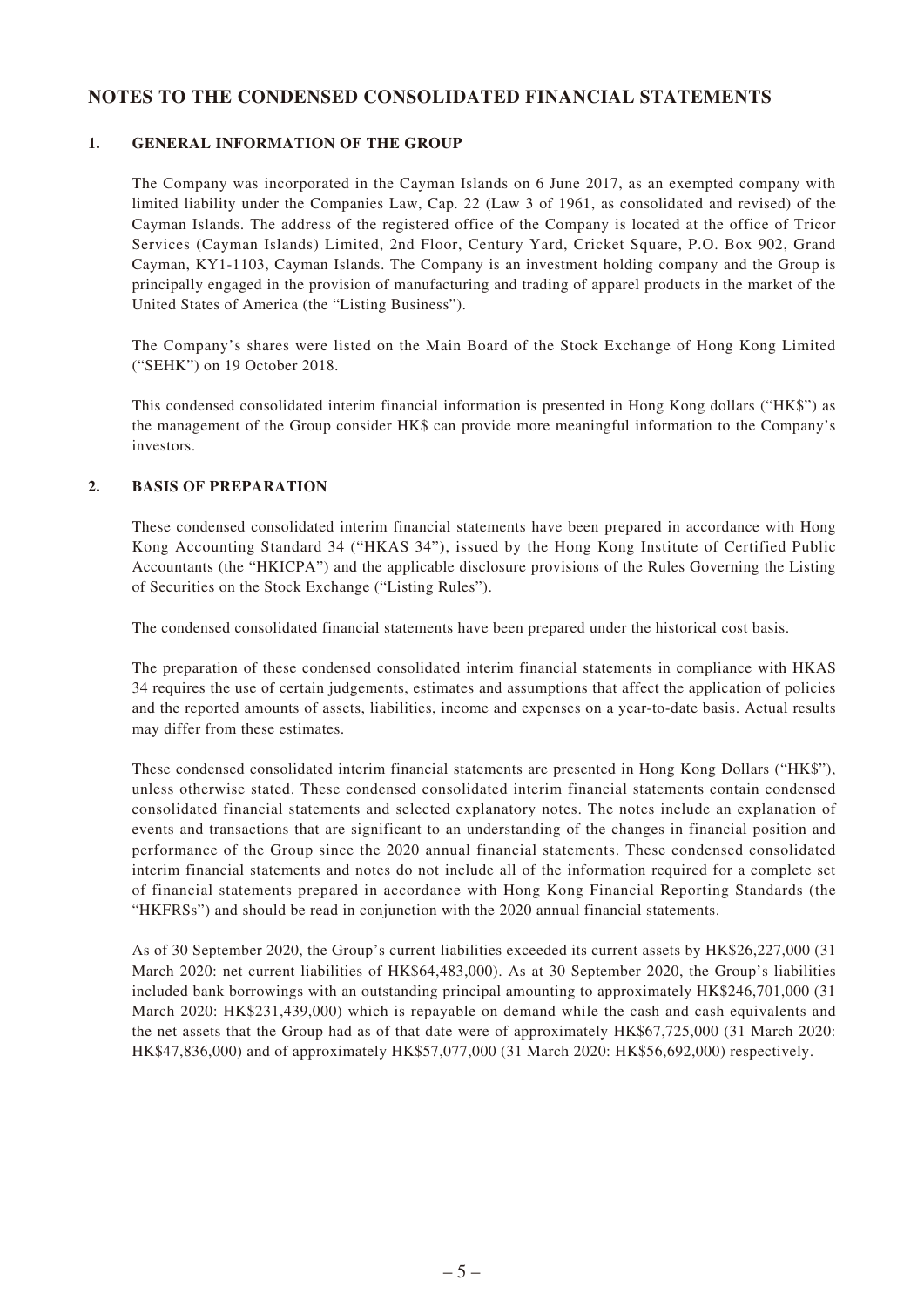Following the outbreak of the coronavirus disease 2019 ("COVID-19") in January 2020, precautionary and control measures have since been implemented in various countries, which included entry restrictions and quarantine measures over international travel and the Group's operation located in the People's Republic of China was suspended for approximate one week in February 2020 and the Group's operation located in Sri Lanka was suspended from late March to early May 2020.

These events or conditions indicate the existence of a material uncertainty which may cast significant doubt on the Group's ability to continue as a going concern and therefore, it may be unable to realise its assets and discharge its liabilities in the normal course of business.

In preparing the condensed consolidated financial statements, the directors of the Company have given careful consideration to the future liquidity of the Group in light of the above events or condition and are of the opinion that the Group will have sufficient working capital to finance its operations and to meet its financial obligations for at least the next twelve months from the date of authorisation for issue of these condensed consolidated financial statements, after taking into consideration of the following:

- (i) The Group continues to improve the operating efficiency by implementing measures to tighten cost controls over various operating expenses in order to enhance its ability to improve profitability and the cash flow from its operation in future;
- (ii) The directors of the Company would consider enlarging the capital base of the Company by conducting fund raising exercises such as share placement when necessary to improve the financial position of the Group; and
- (iii) Up to the date of authorisation for issue of these condensed consolidated financial statements, the Group had unutilised banking facilities of approximately HK\$196,325,000. The directors of the Company have performed a sensitivity analysis on the loan covenants and are satisfied that the Group would be able to comply with the covenants over the forecast period.

Based on the above, the directors of the Company are satisfied that it is appropriate to prepare the condensed consolidated financial statements on a going concern basis.

Should the Group be unable to continue in business as a going concern, adjustments would have to be made to write down the value of assets to their recoverable amount, to provide for future liabilities which might arise and to reclassify non-current assets and liabilities to current assets and liabilities respectively. The effects of these potential adjustments have not been reflected in these condensed consolidated financial statements.

### **3. IMPACTS OF COVID-19 PANDEMIC**

The World Health Organisation declared the novel coronavirus disease 2019 (the "COVID-19") a global health emergency on 30 January 2020. Since then, the Group has experienced significant effects on its operations.

The significant events and transactions that have occurred since 31 March 2020 relate to the effects of the global pandemic on the Group's condensed consolidated interim financial statements for the six months ended 30 September 2020 and are summarised as follows:

#### **(a) Decrease in sales and cash flows, including impairment assessment of non-financial assets**

As disclosed in Note 6, most revenue streams have experienced significant reductions since the pandemic's effects became widespread. The Group considered the reduced sales and reductions in budgeted revenue as indicators of impairment, and therefore determined the recoverable amount for its cash generating unit ("CGU"). The recoverable amount is the higher of fair value less costs of disposal and value in use. Value in use was higher in all cases due to the nature of the assets included in the carrying amount of CGU.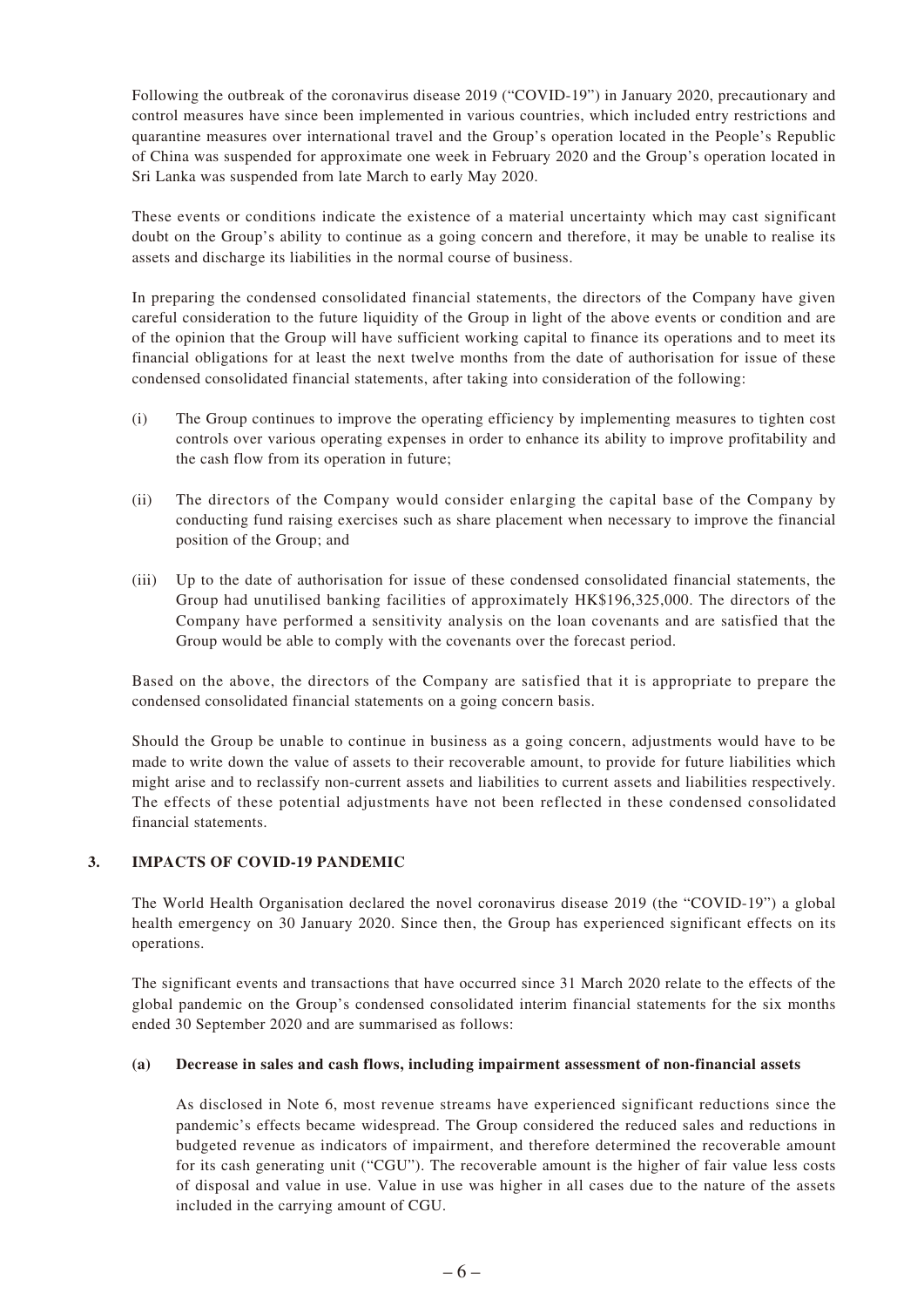Cash generating unit ("CGU") of the Group related to manufacturing and trading of apparel products was tested for impairment. Recoverable amounts exceeded the carrying amounts in the CGU based on cash flow forecast, which was probability weighted based on different scenarios taken into account the length of continuation and magnitude of the COVID-19 pandemic.

#### **(b) Rent concession received from lessors**

The Group has received rent concessions from lessors due to the COVID-19 pandemic in the form of rent relief (e.g. reductions in rent contractually due under the terms of lease agreements).

As discussed in Note 4, the Group has elected to early apply the practical expedient introduced by the amendment to Hong Kong Financial Reporting Standard ("HKFRS") 16 to all rent concessions that satisfy the criteria. Substantially all of the rent concessions entered into during the six months ended 30 September 2020 satisfy the criteria to apply the practical expedient.

The application of the practical expedient has resulted in the reduction of total lease liabilities of HK\$750,000. The effect of this reduction has been recorded as negative variable lease payments in profit or loss in the period in which the event or condition that triggers those payments occurs.

#### **(c) Government grants**

The Group applied for government support programs introduced in response to the COVID-19 pandemic. Included in profit or loss is HK\$2,890,000 of government grants obtained relating to supporting the payroll of the Group's employees from the Hong Kong Government. The Group has elected to present this government grant separately, rather than reducing the related expense. The Group had to commit to spending the assistance on payroll expenses, and not to reduce employee head count below prescribed levels for a specified period of time. The Group does not have any unfulfilled obligations relating to this program.

#### **4.1 PRINCIPAL ACCOUNTING POLICIES**

The condensed consolidated financial statements have been prepared under the historical cost basis. These condensed consolidated financial statements have been prepared with the same accounting policies adopted in the 2020 annual financial statements, except for those that relate to new standards or interpretations effective for the first time for periods beginning on or after 1 April 2020.

In the current interim period, the Group has applied, for the first time, the following new and revised standards, amendments and interpretations issued by the HKICPA, which are effective for the Group's financial year beginning on 1 April 2020.

| Amendments to HKFRS                | Definition of a Business       |
|------------------------------------|--------------------------------|
| Amendments to HKFRS 7, HKFRS 9     | Interest Rate Benchmark Reform |
| and HKAS 39                        |                                |
| Amendments to HKAS 1 and HKAS 8    | Definition of Material         |
| Conceptual Framework for Financial |                                |
| Reporting (Revised)                |                                |

The new and revised standards, amendments and interpretations that are effective from 1 April 2020 did not have any significant impact on the Group's accounting policies.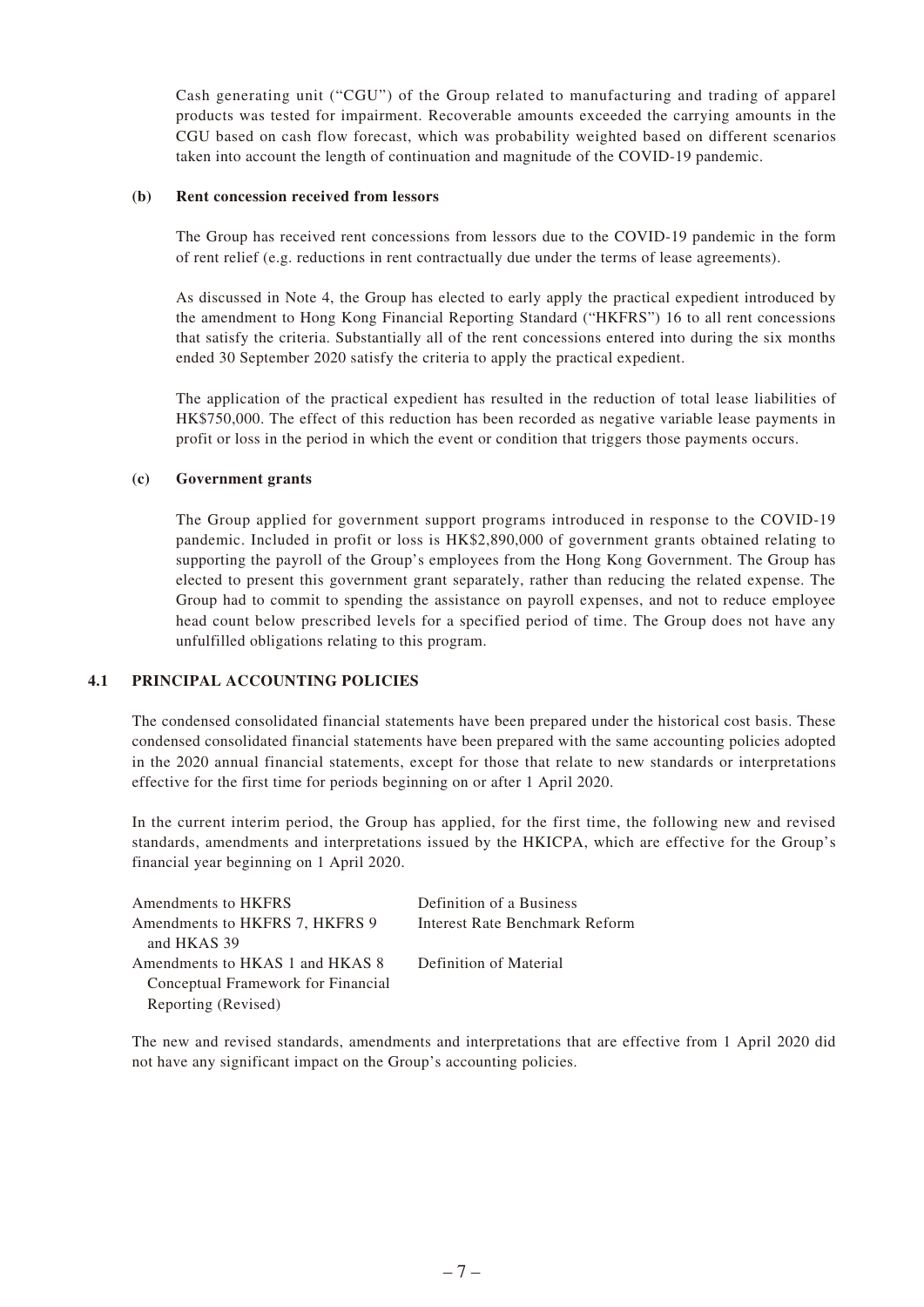The following amendments to HKAS and HKFRS, potentially relevant to the Group's condensed consolidated financial statements, have been issued, but are not yet effective. Except for the amendment to HKFRS 16 COVID-19-Related Rent Concessions, the other amendments have not been early adopted by the Group.

| Amendments to HKFRS 10 and | Sale or Contribution of Assets between an Investor and its |
|----------------------------|------------------------------------------------------------|
| <b>HKAS 28</b>             | Associate or Joint Venture <sup>1</sup>                    |
| Amendment to HKFRS 16      | COVID-19-Related Rent Concessions <sup>2</sup>             |

- 1 The amendments were originally intended to be effective for annual periods beginning on or after 1 January 2016. The effective date has now been deferred/removed. Early application of the amendments continues to be permitted.
- 2 The amendment was issued in June 2020 and is effective for annual reporting periods beginning on or after 1 June 2020. Earlier application is permitted, including interim or annual financial statements not yet authorised for issue as at 4 June 2020.

#### **Amendment to HKFRS 16 – COVID-19-Related Rent Concessions**

The Group elected to early adopt the amendment to HKFRS 16 COVID-19-Related Rent Concessions from the interim period beginning on 1 April 2020.

The amendment allows, as a practical expedient, a lessee to elect not to assess whether a rent concession that meets the conditions below is a lease modification.

A lessee that makes this election shall account for any change in lease payments resulting from the rent concession in the same way it would account for the change in applying HKFRS 16 as if the change was not a lease modification.

The practical expedient applies only to rent concessions occurring as a direct consequence of the COVID-19 pandemic and only if all of the following conditions are met:

- (i) the change in lease payments results in revised consideration for the lease that is substantially the same as, or less than, the consideration for the lease immediately preceding the change;
- (ii) any reduction in lease payments affects only payments originally due on or before 30 June 2021 (for example, a rent concession would meet this condition if it results in reduced lease payments on or before 30 June 2021 and increased lease payments that extend beyond 30 June 2021); and
- (iii) there is no substantive change to other terms and conditions of the lease.

Accounting for the rent concessions as lease modifications would have resulted in the Group remeasuring the lease liability to reflect the revised consideration using a revised discount rate, with the effect of the change in the lease liability recorded against the right-of-use asset. By applying the practical expedient, the Group is not required to determine a revised discount rate and the effect of the change in the lease liability is reflected in profit or loss in the period in which the event or condition that triggers the rent concession occurs. The effect of applying the practical expedient is disclosed in Note 3(b).

Except as amendment to HKFRS 16 COVID-19-Related Rent Concessions described above, the Group has already commenced an assessment of the impact of adopting the other amendments to HKFRSs and HKASs to the Group. The directors of the Company (the "Directors") anticipate that the application of these amendments to HKFRSs and HKASs will have no material impact on the Group's financial performance and positions and/or the disclosures to these condensed consolidated financial statements of the Group.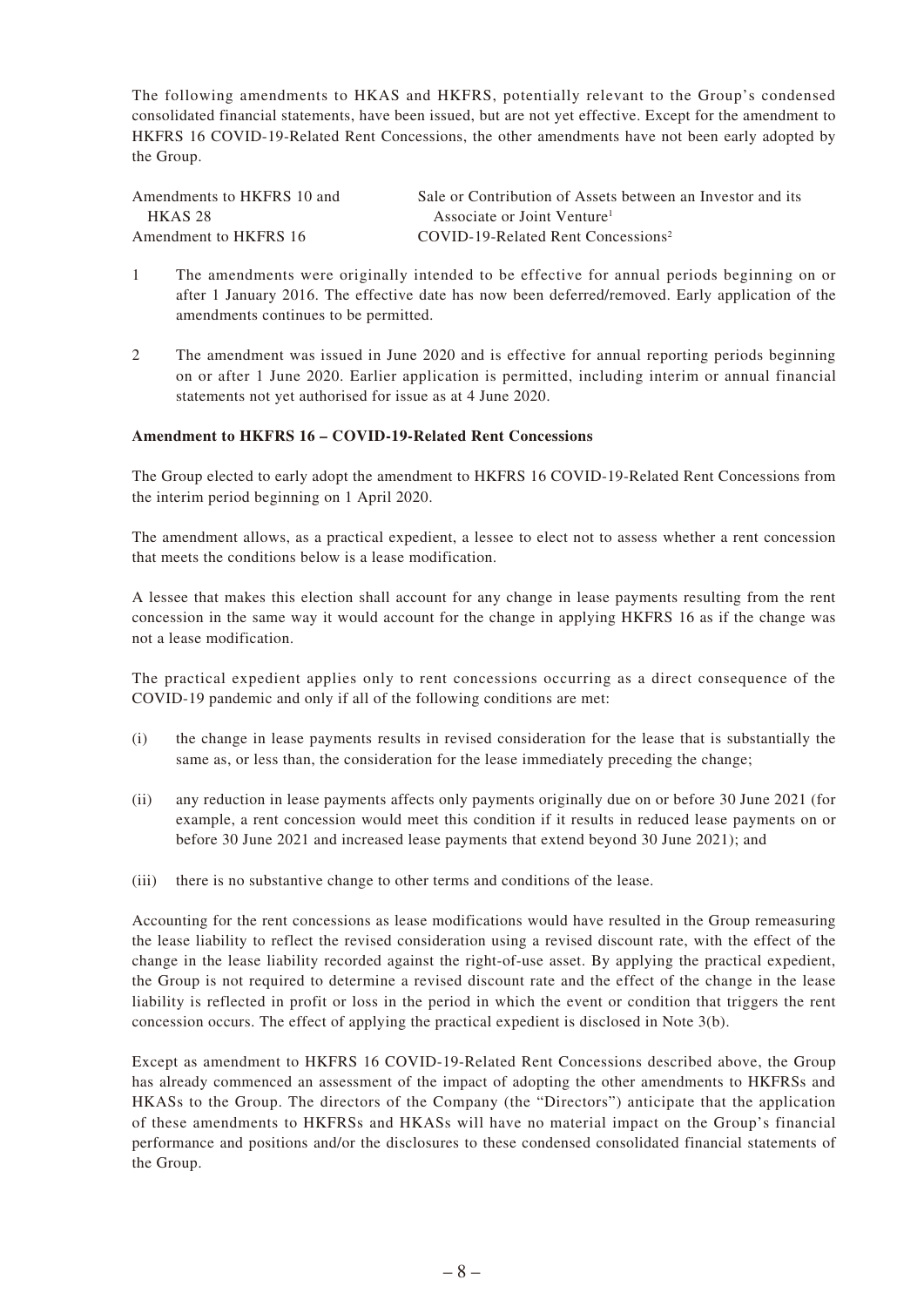### **4.2 A CHANGE IN ACCOUNTING ESTIMATES**

In accordance with the HKAS 16 – Property, Plant and Equipment and HKAS 8 – Accounting Policies, Changes in Accounting Estimates and Errors, the Group adjusted the useful lives of property, plant and equipment to ensure the adjusted useful lives to meet the estimates on the period that the future economic benefits. The impact on the change in the useful lives will not result in a restatement. The new useful lives applied from 1 April 2020. The change was approved by the Board on the meeting of the Board on 25 September 2020.

From 1 April 2020, the Company changed the depreciable lives of certain property, plant and equipment, particulars of which are as follow:

| Category of fixed assets | <b>Depreciable</b><br>lives before | <b>Depreciable</b><br>lives after |
|--------------------------|------------------------------------|-----------------------------------|
|                          | the changes                        | the changes                       |
| <b>Buildings</b>         | $20 - 50$ years                    | $30-50$ years                     |
| Office equipment         | 5 years                            | 10 years                          |
| Furniture and fixtures   | 5 years                            | 10 years                          |
| Plant and machinery      | $5-10$ years                       | 10 years                          |

The change has been applied prospectively and has resulted in a decrease in depreciation of approximately HK\$2,498,000 for the six months ended 30 September 2020.

#### **5. USE OF JUDGEMENTS AND ESTIMATES**

In preparing these condensed consolidated interim financial statements, the significant judgements made by the management in applying the Group's accounting policies and the key sources of estimation uncertainty were the same as those that applied to 2020 annual consolidated financial statements.

As disclosed in Note 3, the effects of COVID-19 have required significant judgements and estimates to be made, including:

- (a) Whether rent concessions satisfy the criteria to be accounted for using the practical expedient introduced by the amendments to HKFRS 16;
- (b) Assessing whether the entity has reasonable assurance as to whether it will comply with the conditions attached to government grants; and
- (c) Calculating the recoverable amount for the CGU that exhibits indicators of impairment as at the period end, and determining the amount of impairment on non-financial assets attributable to the CGU.

Additionally, the effects of COVID-19 have required revisions to:

- (a) Determining the net realisable value of inventory that has become slow moving due to the effects of COVID-19;
- (b) Estimates of customer returns and the determination of the Group's methodology for estimating the transaction price for sales subject to rights of return;
- (c) Estimates of expected credit losses attributable to trade receivable arising from sales to customers on credit terms, including the incorporation of forward-looking information to supplement historical credit loss rates; and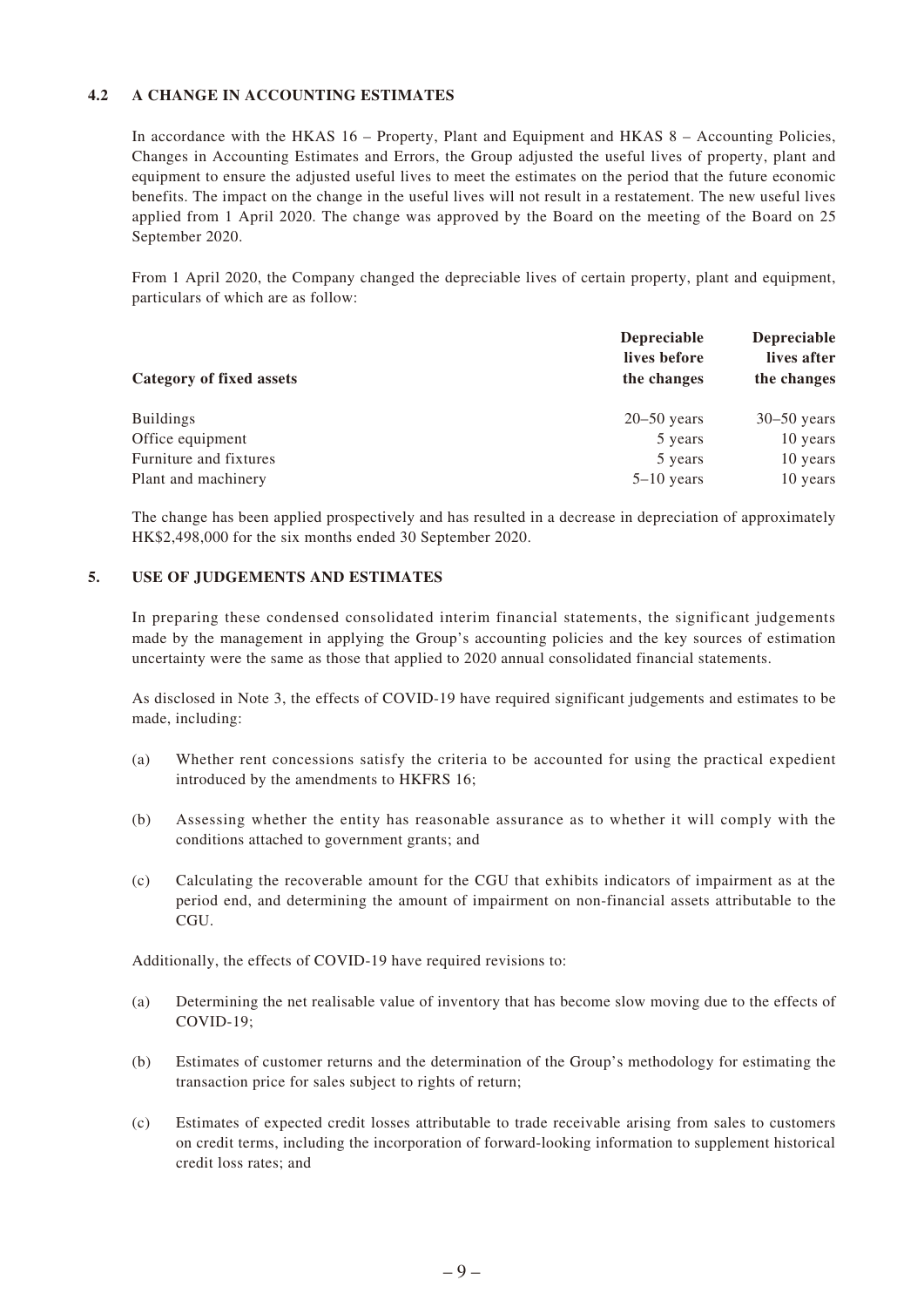(d) Assessment of the Group's ability to continue as a going concern. Although the Group has experienced downturns in several segments by location during the period, the Directors do not consider that there are material uncertainties that cast doubt on the Group's going concern status over the course of the next 18 months. This judgement was made with consideration of the Group's liquidity position, given the underlying strength of the statement of financial position, the maturity dates of existing borrowings, the availability of undrawn finance facilities in place, and based on the assumptions and potential scenarios modelled as described in Note 3, alongside the Directors' proposed responses to each scenario. Under each scenario, mitigating actions are all within management control, can be initiated as they relate to discretionary spending, and do not impact on the ability to meet demand. No significant structural changes to the business are assumed to be required under each scenario. Under each scenario, after taking mitigating actions as needed, the forecasts indicate that it is appropriate for the going concern basis to be adopted in preparing the interim report and financial statements, and that there are no material uncertainties over the assumptions underpinning this judgement that are required to be disclosed.

#### **6. REVENUE AND SEGMENT INFORMATION**

During the reporting period, the Group was principally engaged in the manufacturing and trading of apparel products. Information reported to the Group's chief operating decision maker (the "CODM"), for the purpose of resources allocation and performance assessment, focuses on the operating results of the Group as a whole, as the Group's resources are integrated and no discrete operating segment historical financial information is available. Accordingly, the Group has only one business segment and no further analysis of this single segment is considered necessary.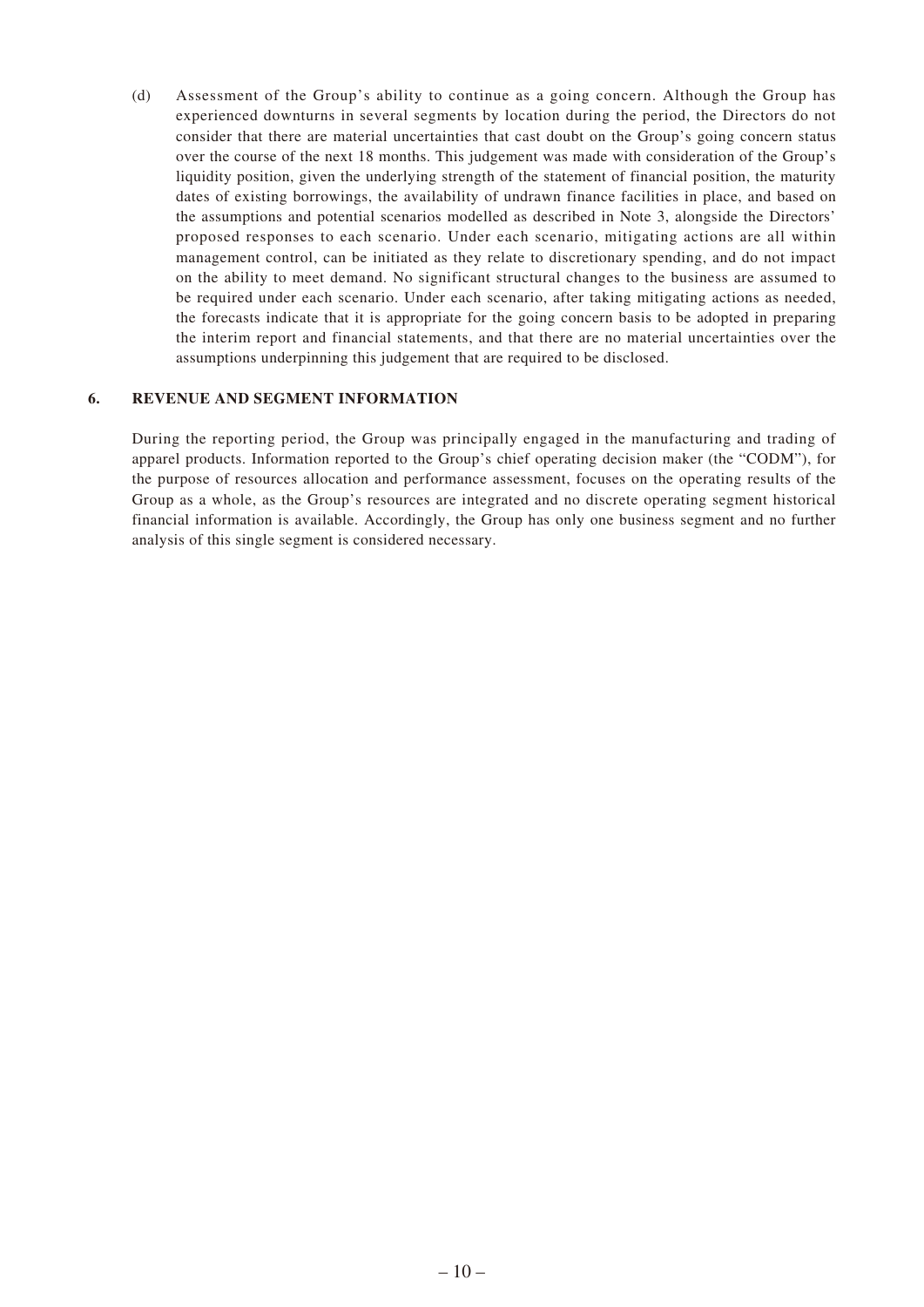### **Segment revenues and results**

The following is an analysis of the Group's revenue that is disaggregated by major products, primary geographical market and timing of revenue recognition and results from continuing operations by reportable segment.

|                                                                       | Six months ended 30 September |             |
|-----------------------------------------------------------------------|-------------------------------|-------------|
|                                                                       | 2020                          | 2019        |
|                                                                       | <b>HK\$'000</b>               | HK\$'000    |
|                                                                       | (Unaudited)                   | (Unaudited) |
| Revenue from contracts with customers within<br>the scope of HKFRS 15 |                               |             |
| Sales of garments                                                     | 194,272                       | 315,100     |
| Licensing and related income                                          |                               | 57          |
|                                                                       |                               |             |
|                                                                       | 194,272                       | 315,157     |
| <b>Major products</b>                                                 |                               |             |
| Outerwear                                                             | 91,428                        | 167,340     |
| <b>Bottoms</b>                                                        | 59,799                        | 94,770      |
| Tops                                                                  | 14,540                        | 18,412      |
| Others (Note a)                                                       | 28,505                        | 34,635      |
| Total                                                                 | 194,272                       | 315,157     |
| Primary geographical markets                                          |                               |             |
| The United States of America (the "USA")                              | 175,298                       | 278,128     |
| Italy                                                                 | 13,710                        | 29,740      |
| United Kingdoms                                                       | 1,675                         | 1,345       |
| Others (Note b)                                                       | 3,589                         | 5,944       |
|                                                                       | 194,272                       | 315,157     |
|                                                                       |                               |             |
| Timing of revenue recognition                                         |                               |             |
| At a point in time                                                    | 194,272                       | 315,157     |
| Transferred over time                                                 |                               |             |
|                                                                       | 194,272                       | 315,157     |

*Note a:* Others mainly includes other products like dresses, suits, gown, scarf, jumpsuits and vests and licensing income.

*Note b:* Others mainly includes Japan and Canada.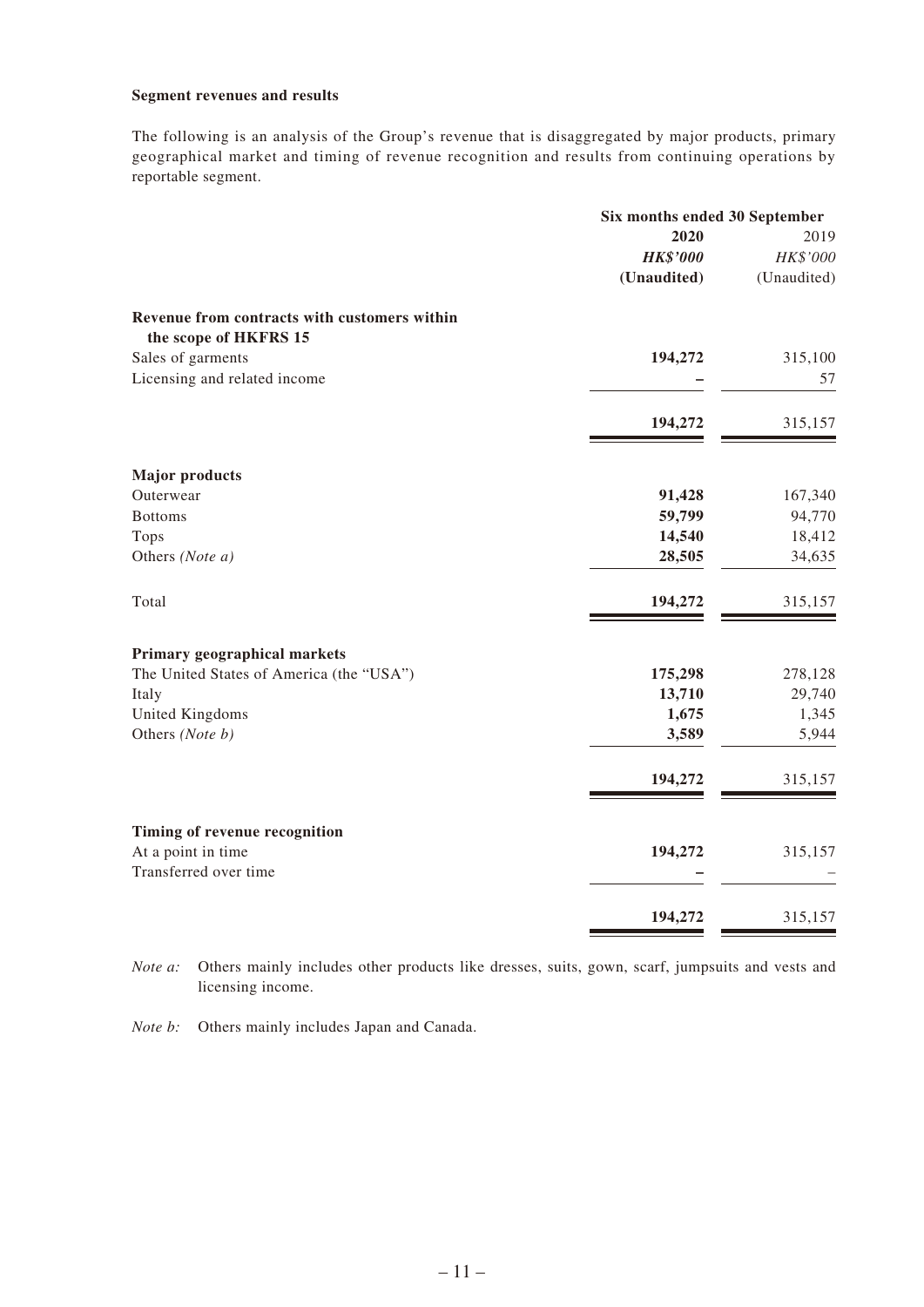### **Information about the Group's non-current assets**

Information about the Group's non-current assets other than prepaid insurance premium is presented based on the client's location of the assets:

|                                            | At 30 September | At 31 March |
|--------------------------------------------|-----------------|-------------|
|                                            | 2020            | 2020        |
|                                            | <b>HK\$'000</b> | HK\$'000    |
|                                            | (Unaudited)     | (Audited)   |
| Hong Kong ("Hong Kong")                    | 38,012          | 38,745      |
| The People's Republic of China (the "PRC") | 20,615          | 23,285      |
| Sri Lanka                                  | 58,670          | 61,215      |
|                                            | 117,297         | 123,245     |

### **7. OTHER GAINS AND LOSSES, NET**

|                                                               | Six months ended 30 September |                 |
|---------------------------------------------------------------|-------------------------------|-----------------|
|                                                               | 2020                          | 2019            |
|                                                               | <b>HK\$'000</b>               | <b>HK\$'000</b> |
|                                                               | (Unaudited)                   | (Unaudited)     |
| Fair value changes on prepaid insurance premium               | 116                           | (584)           |
| Expected credit loss reversed/(recognised) on trade and other |                               |                 |
| receivables, net                                              | 1,943                         | (538)           |
| Net exchange (loss)/gain                                      | (486)                         | 1,831           |
| Fair value changes in convertible promissory note             |                               | 1,144           |
| Gain on disposal/written-off of property, plant and equipment |                               | 57              |
|                                                               | 1,573                         | 1,910           |

### **8. FINANCE COSTS**

|                                                 | Six months ended 30 September |             |
|-------------------------------------------------|-------------------------------|-------------|
|                                                 | 2020                          | 2019        |
|                                                 | <b>HK\$'000</b>               | HK\$'000    |
|                                                 | (Unaudited)                   | (Unaudited) |
| Interest on bank borrowings                     |                               |             |
| - trust receipt loans                           | 1,480                         | 2,443       |
| - term and revolving loans                      | 1,191                         | 1,891       |
| – bank overdraft                                |                               |             |
| Interest expenses on lease liabilities          | 397                           | 572         |
| Interest expenses on loans from a director      | 580                           |             |
| Interest expenses on loans from a related party | 428                           |             |
|                                                 | 4,077                         | 4,907       |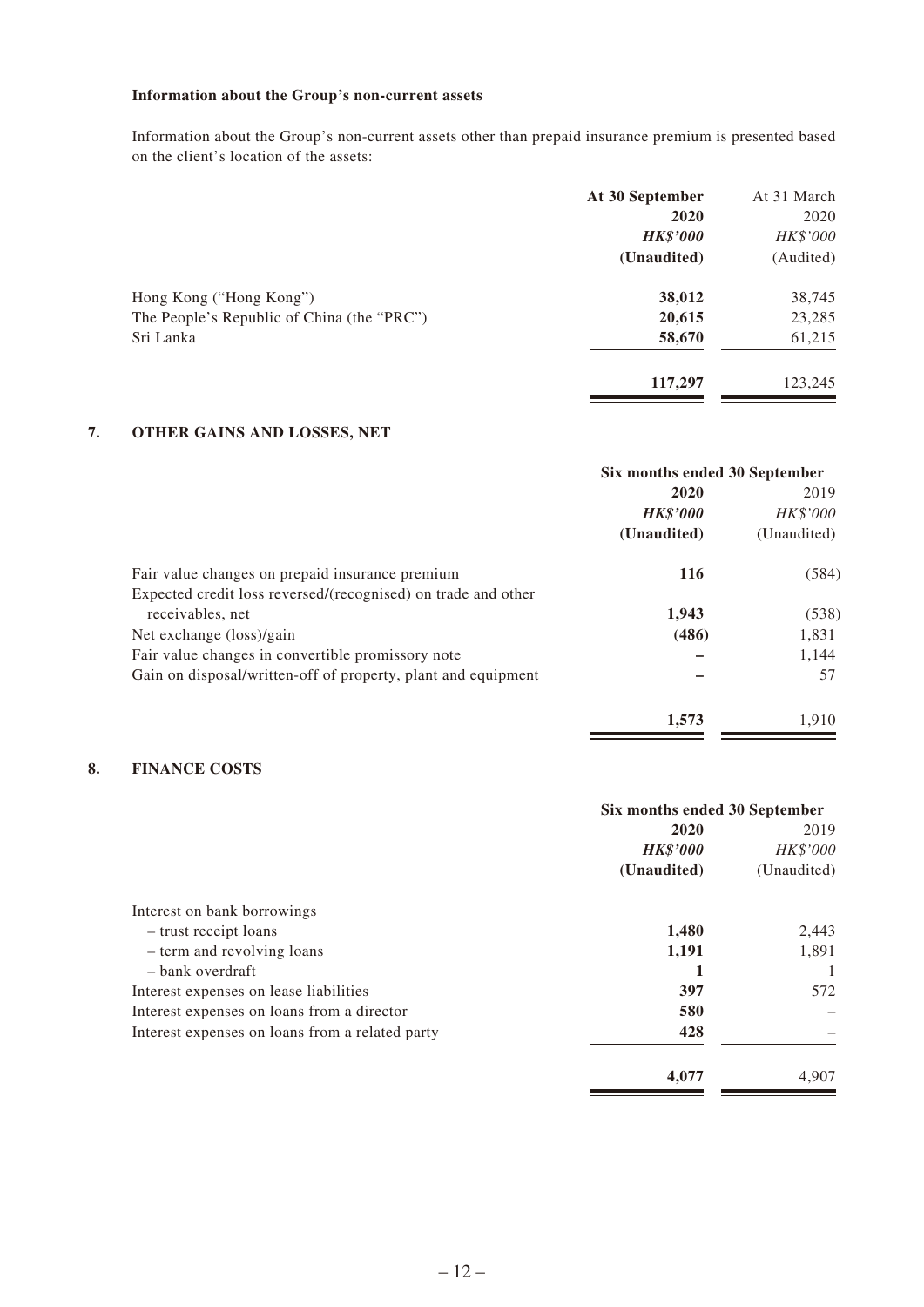#### **9. INCOME TAX EXPENSE/(CREDIT)**

|                                  | Six months ended 30 September |             |
|----------------------------------|-------------------------------|-------------|
|                                  | 2020                          | 2019        |
|                                  | <b>HK\$'000</b>               | HK\$'000    |
|                                  | (Unaudited)                   | (Unaudited) |
| Hong Kong profits tax            |                               |             |
| - current taxation               |                               | 137         |
| - under provision in prior years | 56                            |             |
|                                  | 56                            | 137         |
| Oversea profits tax              |                               |             |
| - current taxation               |                               | 72          |
| - under provision in prior years | 9                             | 47          |
|                                  | 9                             | 119         |
| Deferred tax:                    |                               |             |
| - Current period                 | 235                           | (304)       |
|                                  | 300                           | (48)        |

The Group is subject to income tax on an entity basis on profits arising in or derived from the tax jurisdictions in which members of the Group are domiciled and operate.

Under the two-tiered profits tax rates regime, the first HK\$2 million of assessable profits of qualifying group entity will be taxed at 8.25% and assessable profits above HK\$2 million will be taxed at 16.5%. The profits of group entities not qualifying for the two-tiered profits tax rates regime will continue to be taxed at a flat rate of 16.5%. A HK subsidiary of the Group has been entitled to a concessionary tax rate of 50% on the transactions made with a PRC subsidiary of the Group under the relevant contract processing arrangement for the both periods.

Pursuant to the income tax rules and regulations of the PRC, the provision for PRC Enterprise Income Tax ("EIT") of the PRC subsidiary of the Group is calculated based on the statutory tax rate of 25% on the assessable profits.

The provision for Sri Lanka Corporate Income Tax is based on the statutory rate of 14% (six months ended 30 September 2019: 14%) of the assessable profit of the Sri Lanka subsidiaries of the Group as determined in accordance with the Sri Lanka's Inland Revenue.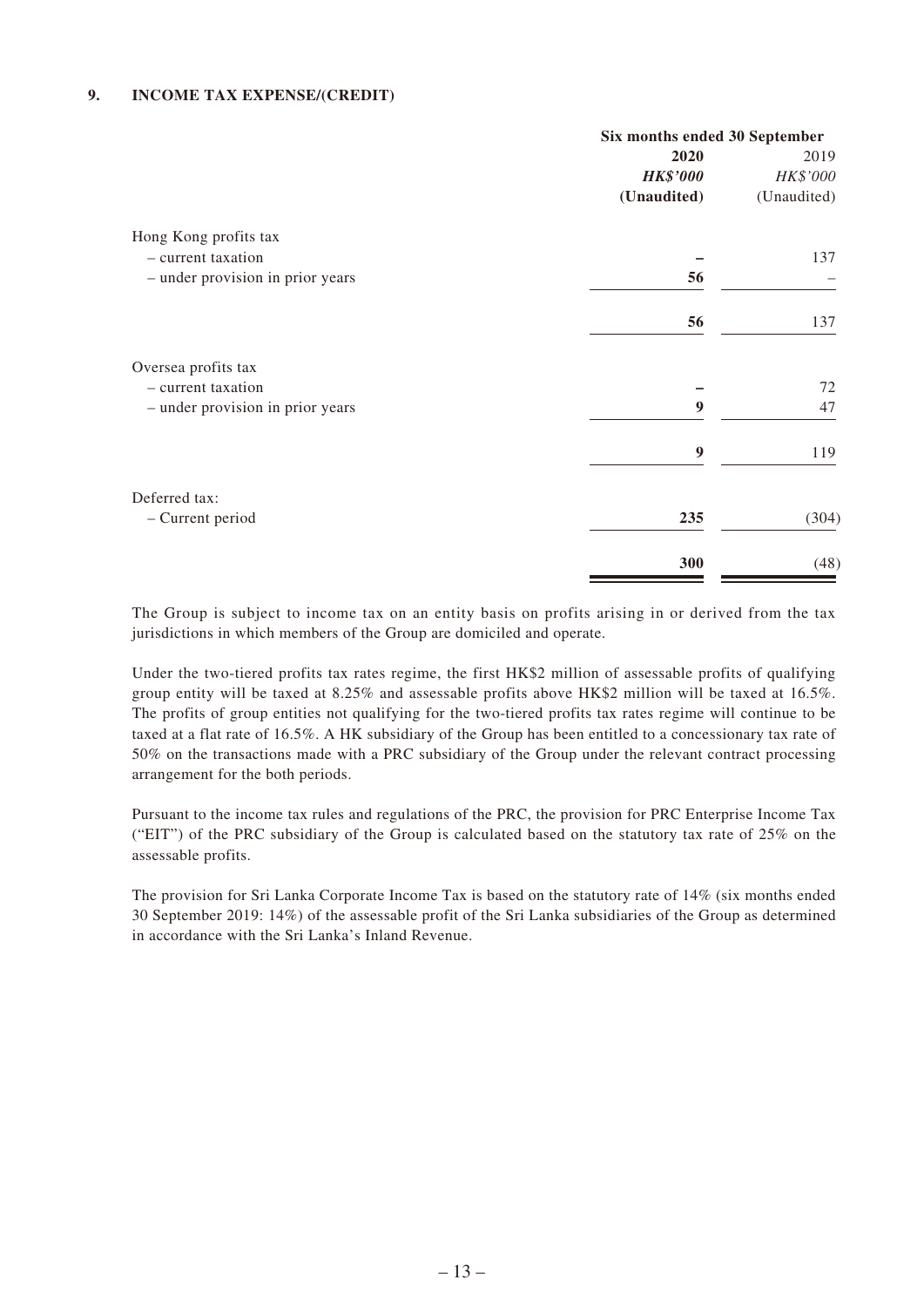### **10. PROFIT FOR THE PERIOD**

The Group's operating profit is arrived at after charging/(crediting):

|                                                                       | Six months ended 30 September |             |
|-----------------------------------------------------------------------|-------------------------------|-------------|
|                                                                       | 2020                          | 2019        |
|                                                                       | <b>HK\$'000</b>               | HK\$'000    |
|                                                                       | (Unaudited)                   | (Unaudited) |
| Profit for the period has been arrived at after charging/(crediting): |                               |             |
| Depreciation of property, plant and equipment                         | 2,914                         | 4,801       |
| Depreciation of right-of-use assets                                   | 4.784                         | 4,712       |
| Realisation of deferred gain from convertible promissory note*        | (720)                         |             |
| Fair value changes on prepaid insurance premium                       | (116)                         | 584         |
| Employee costs (including directors' emoluments)                      | 52,845                        | 68,588      |
| Credit relating to negative variable lease payments not included      |                               |             |
| in the measurement of lease liabilities*                              | (750)                         |             |
| Government grants*                                                    | (2,890)                       |             |
| Interest income*                                                      | (99)                          | (200)       |

\* Included in other revenue

#### **11. DIVIDENDS**

|                   |                 | Six months ended 30 September |  |
|-------------------|-----------------|-------------------------------|--|
|                   | 2020            | 2019                          |  |
|                   | <b>HK\$'000</b> | HK\$'000                      |  |
|                   | (Unaudited)     | (Unaudited)                   |  |
| Interim dividends |                 |                               |  |
|                   |                 |                               |  |

The directors of the Company do not recommend the payment of an interim dividend for the six months ended 30 September 2020 (Six months ended 30 September 2019: Nil).

### **12. EARNINGS PER SHARE**

Basic earnings per share is calculated by dividing the profit attributable to equity holders of the Company by the weighted average number of ordinary shares in issue during the six months ended 30 September 2020 and 2019.

|                                                                     | Six months ended 30 September |             |
|---------------------------------------------------------------------|-------------------------------|-------------|
|                                                                     | 2020                          | 2019        |
|                                                                     | <b>HK\$'000</b>               | HK\$'000    |
|                                                                     | (Unaudited)                   | (Unaudited) |
| <b>Earnings</b>                                                     |                               |             |
| Profit for the period attributable to owners of the Company for the |                               |             |
| purposes of calculations of basic earnings per share                | 572                           | 1,151       |
|                                                                     | Six months ended 30 September |             |
|                                                                     | 2020                          | 2019        |
|                                                                     | 2000                          | 000'        |
|                                                                     | (Unaudited)                   | (Unaudited) |
| <b>Number of shares</b>                                             |                               |             |
| Weighted average number of ordinary shares for the purposes of      |                               |             |
| calculations of basic earnings per share                            | 800,000                       | 800,000     |
|                                                                     |                               |             |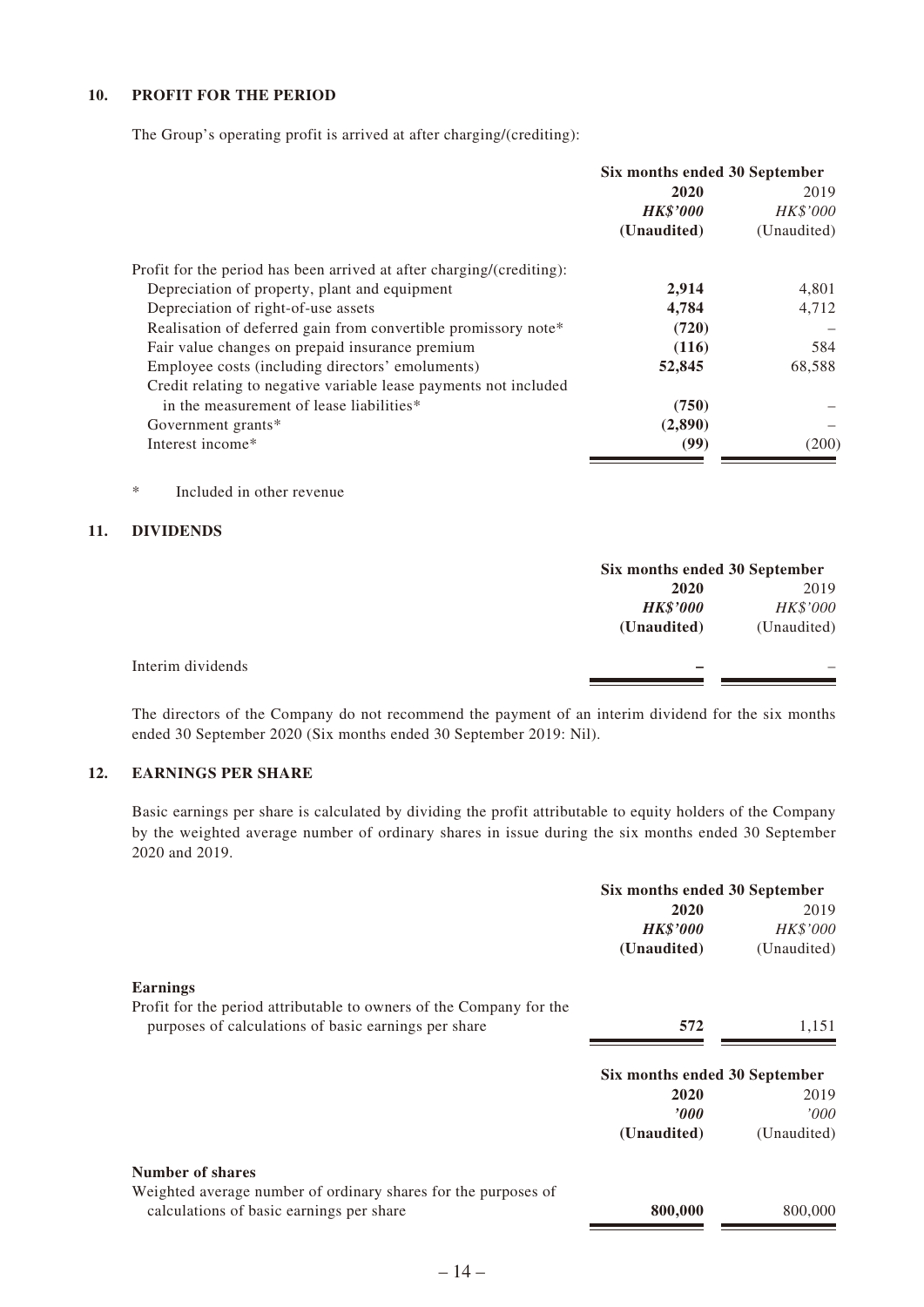No diluted earnings per share for the six months ended 30 September 2020 and 2019 was presented as the Company did not have any dilutive potential ordinary shares in issue for the six months ended 30 September 2020 and 2019.

### **13. INTANGIBLES ASSETS**

| At 30 September | At 31 March |
|-----------------|-------------|
| 2020            | 2020        |
| <b>HK\$'000</b> | HK\$'000    |
| (Unaudited)     | (Audited)   |
|                 |             |
| 8,463           | 10,850      |
|                 | (2, 387)    |
| 8,463           | 8,463       |
|                 |             |

The J Peterman trademark services the J Peterman worldwide operations and is separately identifiable. The J Peterman trademark is considered to have an indefinite useful life. The J Peterman trademark services the J Peterman worldwide operations and will not be amortised.

#### **Impairment tests for trademark with indefinite useful life**

As at 30 September 2020, the recoverable amount of the trademark with indefinite useful life is determined based on discounted cash flow method prepared by the management (31 March 2020: the recoverable amount of the trademark with indefinite useful life is determined based on discounted cash flow method by reference to the valuation report issued by an independent valuer, Grant Sherman Appraisal Limited). The income approach explicitly recognises that the current value of an investment is premised upon the expected receipt of future economic benefits such as cost savings, periodic income, or sale proceeds. The cash flows are discounted using a discount rate of 15.6% per annum (31 March 2020: 15.6% per annum). The discount rate used is pre-tax and reflects specific risks relating to the marketing and distribution of lifestyle apparels. Other key assumptions involve (i) management's expectations for the market development and (ii) the continuity of the cooperation relationship with business partners.

During the six months ended 30 September 2020 and 30 September 2019, no impairment loss was recognised in respect of the trademark. Management believes that any reasonably possible change in the key assumptions on which the recoverable amount measurement is based would not cause the carrying amount to exceed its recoverable amount.

The valuation technique is discounted cash flow method. The major unobservable input is as follows:

|                             | At 30 September | At 31 March |
|-----------------------------|-----------------|-------------|
|                             | 2020            | 2020        |
| Risk-adjusted discount rate | $15.6\%$        | 15.6%       |

The risk-adjusted discount rate used is the risk-adjusted weighted average cost of capital of the licensing industry.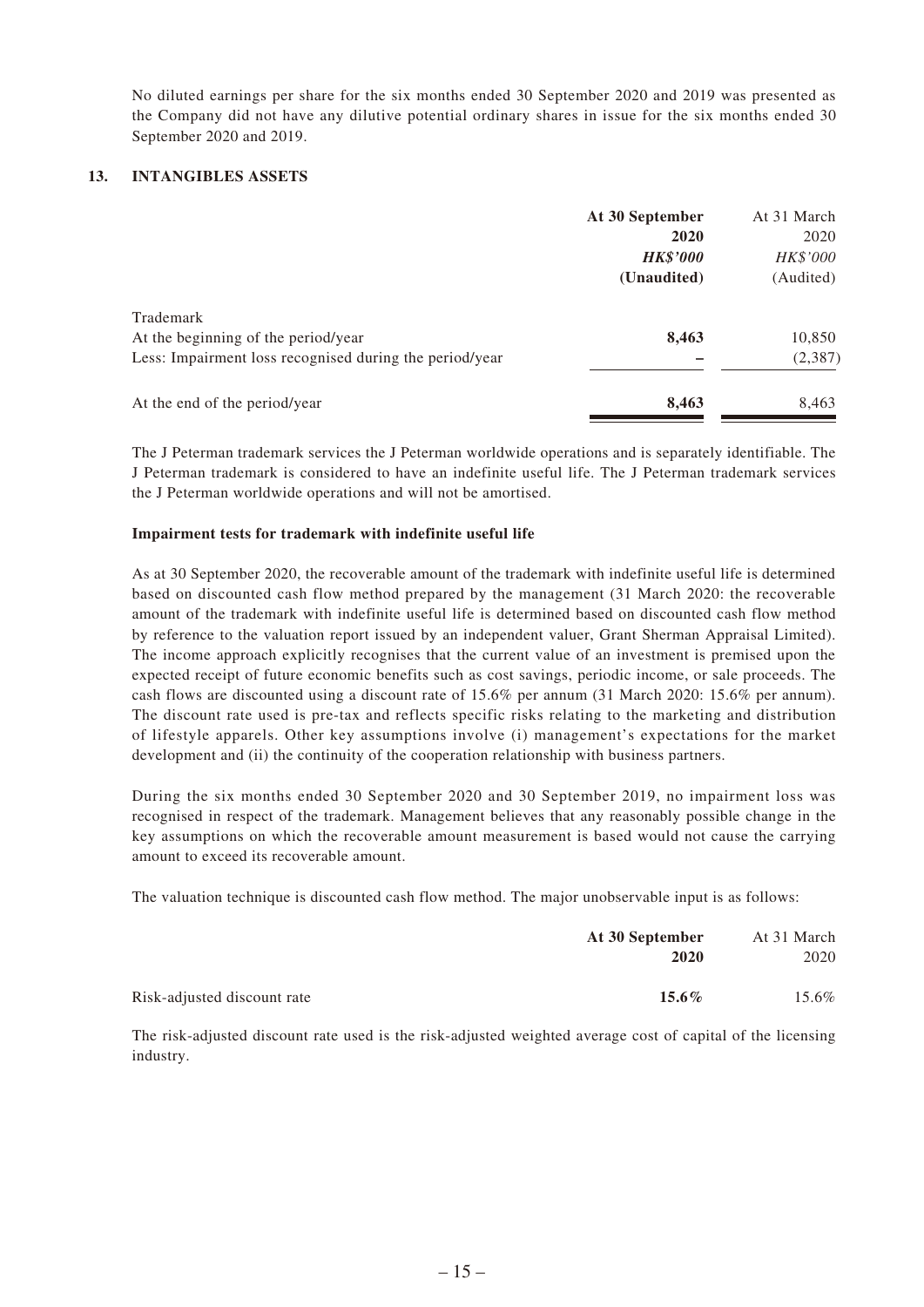#### **14. CONVERTIBLE PROMISSORY NOTE**

|                                     | At 30 September | At 31 March |
|-------------------------------------|-----------------|-------------|
|                                     | 2020            | 2020        |
|                                     | <b>HK\$'000</b> | HK\$'000    |
|                                     | (Unaudited)     | (Audited)   |
| At the beginning of the period/year | 3,214           |             |
| Additions                           |                 | 5,019       |
| Changes in fair value               |                 | (1,805)     |
|                                     | 3,214           | 3,214       |

The Group made investment in a convertible promissory note ("Convertible Promissory Note") of a nonrelated private company, and this investment held by the Company contain embedded derivatives. After assessment on the Group's business model for managing financial assets and contractual cash flow test where those cash flows represent solely payments of principal and interest ("SPPI"), the Group recognised these investments as financial assets at fair value through profit or loss.

As at 30 September 2020, the relevant fair value is determined by the management with reference to valuation carried out by an independent valuer, Graval Consulting Limited using market approach (31 March 2020: the relevant fair value is determined with reference to valuation carried out by an independent valuer, Graval Consulting Limited using market approach). The major unobservable inputs are as follows:

|                                             | At 30 September | At 31 March |
|---------------------------------------------|-----------------|-------------|
|                                             | 2020            | 2020        |
|                                             | (Unaudited)     | (Audited)   |
| Discount for lack of marketability ("DLOM") | $43.10\%$       | 43.20%      |
| Control premium                             | $23.60\%$       | 25.60%      |

DLOM reflects the fact that there is no ready market for shares in privately held companies which are typically not readily marketable compared to similar interest in public companies. Control premium is an amount by which the pro rata value of a controlling interest exceeds the pro rata value of a non-controlling interest a business enterprise that reflects the power of a control. Thus, we consider that the fair value measurement of level 3 fair value measurement under HKFRS13.B36(b).

#### **15. TRADE AND OTHER RECEIVABLES**

|                                            | At 30 September | At 31 March |
|--------------------------------------------|-----------------|-------------|
|                                            | 2020            | 2020        |
|                                            | <b>HK\$'000</b> | HK\$'000    |
|                                            | (Unaudited)     | (Audited)   |
| Trade receivables                          | 225,111         | 190,085     |
| Less: Loss allowances                      | (50, 757)       | (52, 762)   |
|                                            | 174,354         | 137,323     |
| Prepayment                                 | 3,345           | 3,534       |
| Other receivables (Note)                   | 18,812          | 17,285      |
| Less: Loss allowances on other receivables | (1,160)         | (1,098)     |
| Utilities and sundry deposits              | 1,968           | 1,687       |
|                                            | 197,319         | 158,731     |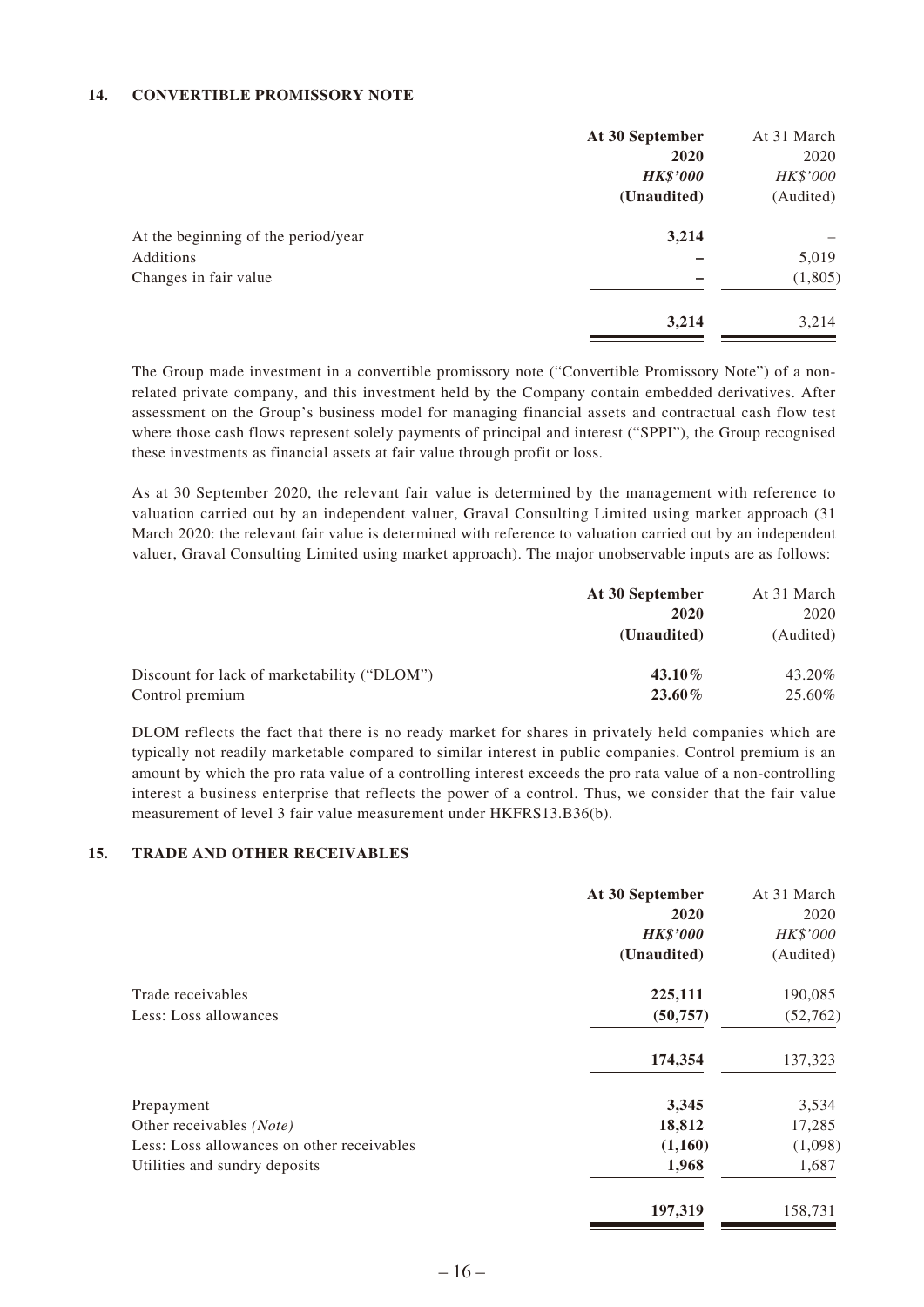*Note:* Included in other receivables, an amount of HK\$16,921,000 (equivalent to US\$2,175,000) (31 March 2020: HK\$16,921,000) is due from a non-related company which is a customer and the convertible note holder of the Group which has good business relationship with the Group as at 30 September 2020 and 31 March 2020. The balance is unsecured, interest-free and repayable on demand.

The Group allows a credit period ranging from 30 days to 60 days to its trade customers. The ageing analysis of trade receivables, net of loss allowances at the end of reporting period, based on the invoice date, is as follows:

|               | At 30 September | At 31 March |
|---------------|-----------------|-------------|
|               | 2020            | 2020        |
|               | <b>HK\$'000</b> | HK\$'000    |
|               | (Unaudited)     | (Audited)   |
| $0 - 30$ days | 19,712          | 38,026      |
| $31-90$ days  | 41,692          | 57,511      |
| 91-365 days   | 101,162         | 35,765      |
| Over 365 days | 11,788          | 6,021       |
|               | 174,354         | 137,323     |

The movement in the allowance for expected credit loss of trade receivables during the current interim period/year was as follows:

|                                                                 | At 30 September | At 31 March     |
|-----------------------------------------------------------------|-----------------|-----------------|
|                                                                 | 2020            | 2020            |
|                                                                 | <b>HK\$'000</b> | <i>HK\$'000</i> |
|                                                                 | (Unaudited)     | (Audited)       |
| At the beginning of the period/year                             | 52,762          | 793             |
| Expected credit loss (reversed)/recognised on trade receivables |                 |                 |
| during the period/year                                          | (2,005)         | 51,969          |
| At the end of the period/year                                   | 50,757          | 52,762          |

### **16. TRADE, BILLS AND OTHER PAYABLES**

| At 30 September | At 31 March |
|-----------------|-------------|
| 2020            | 2020        |
| <b>HK\$'000</b> | HK\$'000    |
| (Unaudited)     | (Audited)   |
| 18,253          | 21,644      |
| 37,695          | 30,544      |
| 17,561          | 13,421      |
| 73,509          | 65,609      |
|                 |             |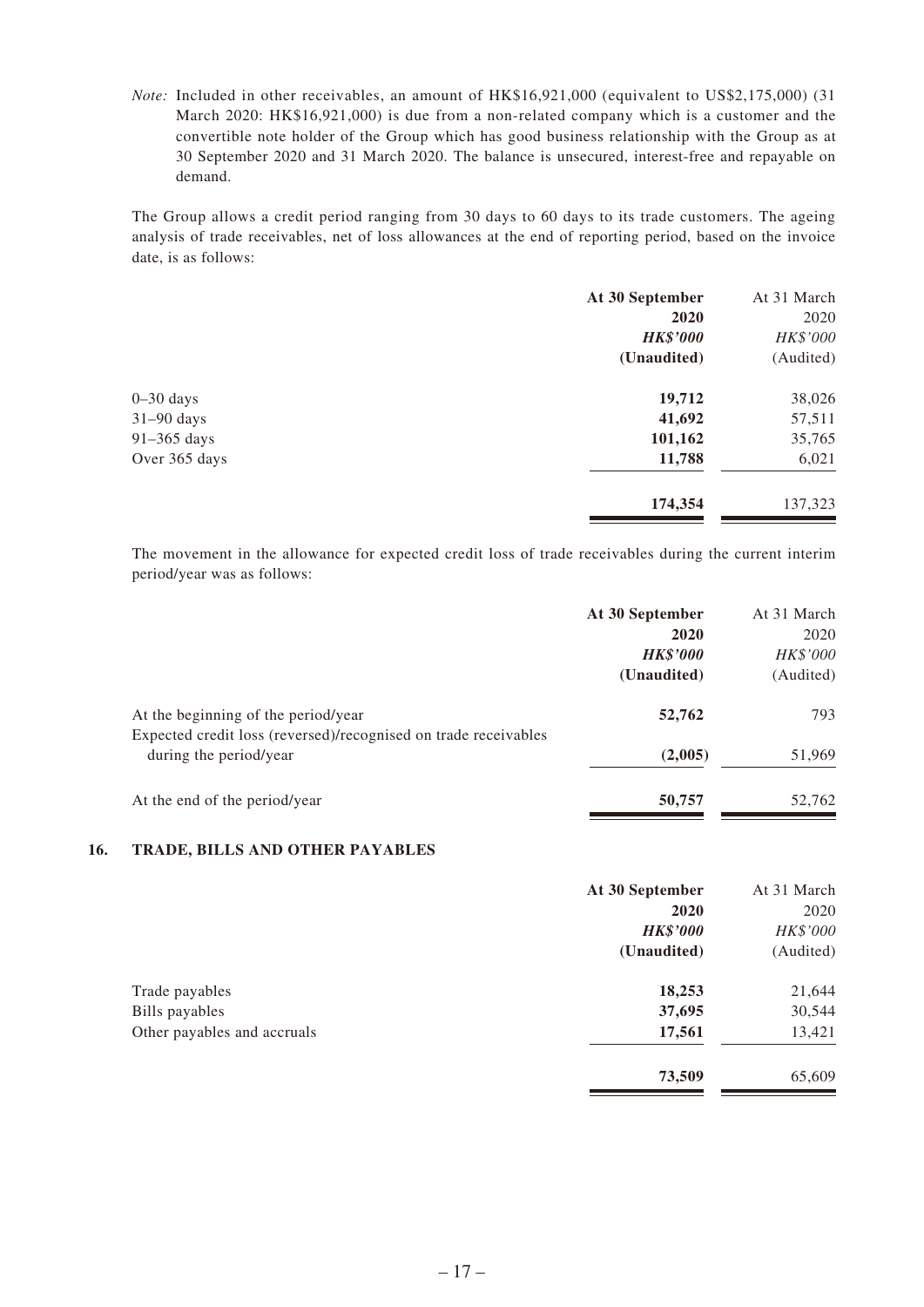The following is an ageing analysis of trade payables based on invoice dates are as follows:

|               | At 30 September | At 31 March |
|---------------|-----------------|-------------|
|               | 2020            | 2020        |
|               | <b>HK\$'000</b> | HK\$'000    |
|               | (Unaudited)     | (Audited)   |
| $0 - 30$ days | 8,932           | 16,843      |
| $31-90$ days  | 8,561           | 3,554       |
| 91-365 days   | 758             | 1,244       |
| Over 365 days | $\overline{2}$  | 3           |
|               | 18,253          | 21,644      |

All the bills payables of the Group were not yet due at the end of the reporting periods.

#### **17. LOANS FROM A DIRECTOR**

At 22 May 2020 and 27 May 2020, loans of HK\$13,000,000 and HK\$4,000,000 were advanced from a director, Ms. Wong Mei Wai Alice. The balances are unsecured, interest-bearing at rate of 10% per annum and will not be demanded payment by Ms. Wong Mei Wai Alice within the first 3 years from the dates of drawdown. From 27 August 2020, the interest rate changed from 10% to 7% per annum thereafter.

### **18. SHARE CAPITAL**

|                                                                                           | <b>Number</b><br>of shares | <b>Nominal</b><br>value of<br>ordinary<br>shares<br>HK\$ | <b>Share</b><br>premium<br>HK\$ |
|-------------------------------------------------------------------------------------------|----------------------------|----------------------------------------------------------|---------------------------------|
| <b>Authorised</b><br>At 1 April (audited) and 30 September 2020<br>(unaudited)            | 10,000,000,000             | 100,000,000                                              |                                 |
| <b>Issued and fully paid</b><br>At 1 April (audited) and 30 September 2020<br>(unaudited) | 800,000,000                | 8,000,000                                                | 66,540,898                      |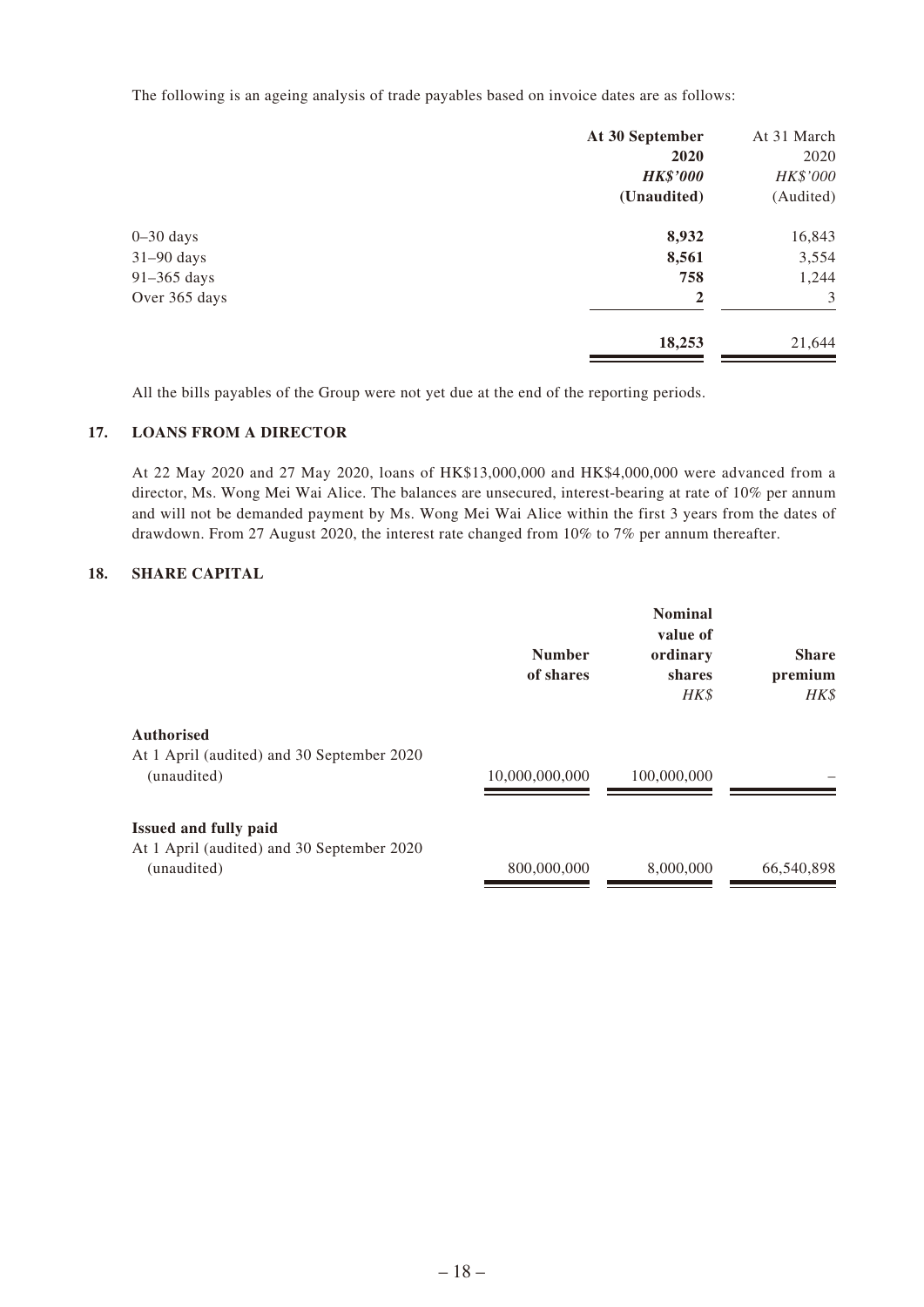### **MANAGEMENT DISCUSSION AND ANALYSIS**

### **RESULTS AND BUSINESS REVIEW**

The six months ended 30 September 2020 ("Period under Review") bore the brunt of impact from the economic disruptions caused by COVID-19, which was first identified and reported in China in early 2020 and quickly rolled across Asia to America and Europe. By early March, Europe, U.K. and most of the States in U.S. have already implemented stay-at-home orders, lockdown of businesses and schools, as well as travel restrictions especially internationally. The Group's factories were also locked down in the Philippines from the middle of March to the end of April and in Sri Lanka from late March to early May.

The most devastating effect of the pandemic, other than the human tolls, is the sharp contraction in economic activities and consumer spending leading to abrupt reduction of orders for the coming seasons. Orders that were already in work faced relatively minor consequence, thanks to the support and understanding from the Group's major customer. However Holiday orders that were supposed to be placed in March 2020 for later shipping commencing at end of August were most severely affected. The largest impact came from the airlines uniforms business. Not only was the scheduled re-launch of a new uniform program from our airlines customer aborted, the periodic replenishment also came to a halt in 2020. Business development from the Group's new customers was also either deferred indefinitely, as was the case with our new U.K. e-commerce customer, or was postponed by a season from Fall 2020 to Spring/Summer 2021, as was the case with our new U.S. customer in multimedia marketing.

The most damaging fallout from the closure of many physical retail stores in the U.S. was the Chapter 11 filing by the Group's major customer on 4 May 2020, as reported in earlier disclosure and announcement. What is worth noting is that this customer quickly emerged from Chapter 11 protection in early September 2020 on a more assured financial footing as its former debt load of US\$1.7 billion was equitized.

The Group's revenue decreased by HK\$120,885,000, about 38.4% to approximately HK\$194,272,000 for the Period under Review from approximately HK\$315,157,000 for the six months ended 30 September 2019 ("Corresponding Period"). The gross profit of the Group decreased to approximately HK\$34,525,000 for the Period under Review compared with HK\$51,324,000 for the Corresponding Period, but the gross profit margin increased slightly from 16.3% for the Corresponding Period to 17.8% for the Period under Review. The improvement in margin was largely a result of decreases in manufacturing costs in the Group's factories in Panyu (which saw its headcount reduced from about 600 to about 300 in the last two years), and to a lesser extent, in Sri Lanka (reducing its headcount in the Katunayake factory from about 1,350 to 1,050 over the last twelve months).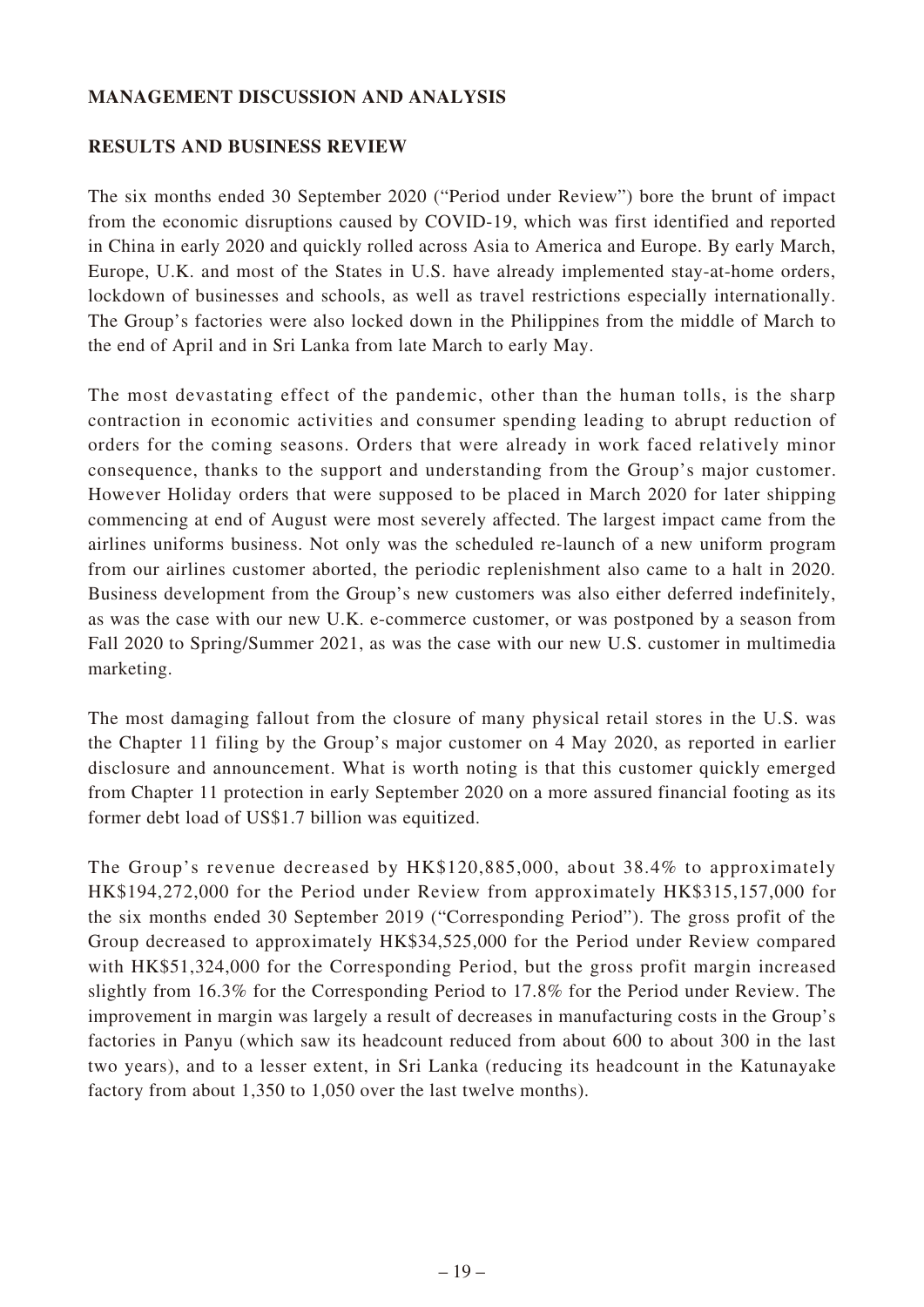There were large decreases in selling and distribution costs and general and administrative expenses in the Hong Kong office, which totaled about HK\$11.8 million in the six months in year-on-year comparison. The cost savings are primarily due to a salary rollback of 30% effective on 1 April 2020 when news of financial stress about the Group's major customer first became public, and a subsequent retrenchment program effective on 1 July 2020 when the major customer filed Chapter 11. The Group recorded other revenue of approximately HK\$7,244,000, as compared to approximately HK\$3,016,000 for the Corresponding Period, with the increase largely a result of the employment support subsidy of HK\$2.9 million from the Hong Kong Government.

Despite the significant decrease in turnover, the Group managed to record a profit of approximately HK\$572,000 for the Period under Review as compared to a net profit of HK\$1,151,000 for the Corresponding Period.

# **Sales by Product Categories**

The Group's apparel products can generally be divided into four categories, namely (i) outerwear (include mainly jackets, coats and blazers and are chiefly made from wool and wool blend), (ii) bottoms (include pants, shorts and skirts, and are chiefly made from cotton, wool and wool blend), (iii) tops include mainly shirts, blouses and tank tops, and are chiefly made from cotton, polyester, triacetate and lyocell and (iv) other products (mainly dresses, suits, gown, scarf, jumpsuits and vests, and are chiefly made of cotton, wool and wool blend). During Period under Review, the sales volume of the Group amounted to approximately 840,100 pieces of finished apparel products (2019: approximately 1,363,900 pieces). The decrease in sale volume is mainly attributable to the decrease in sale volume of bottom and outwear. The sale volume of bottoms, outerwear, top and other products were approximately 403,300 pieces, 218,800 pieces, 80,200 pieces and 137,800 pieces respectively for the Period under Review and approximately 618,300 pieces, 516,800 pieces, 82,800 pieces and 146,000 pieces respectively for the Corresponding Period. The average selling price of the products for the Period under Review was approximately HK\$231 per piece of finished apparel products (2019: approximately HK\$231 per piece). The average selling price per piece of bottoms, outerwear, tops and other products amounted to approximately HK\$149, HK\$399, HK\$287 and HK\$174 respectively for the Period under Review, and approximately HK\$153, HK\$324, HK\$222 and HK\$237 respectively for the Corresponding Period.

### **Selling and Distribution Costs**

Selling and Distribution Costs for the Period under Review amounted to approximately HK\$12,969,000, representing a decrease of approximately 24.2% from approximately HK\$17,112,000 for the Corresponding Period. The decrease was partly due to a lower sales turnover, but largely a result of migrating certain merchandizing functions to the Group's factory in Panyu. However, the decrease was partly offset by the increase in freight charges, as a result of late delivery caused by the factory lockdown in Philippines and Sri Lanka.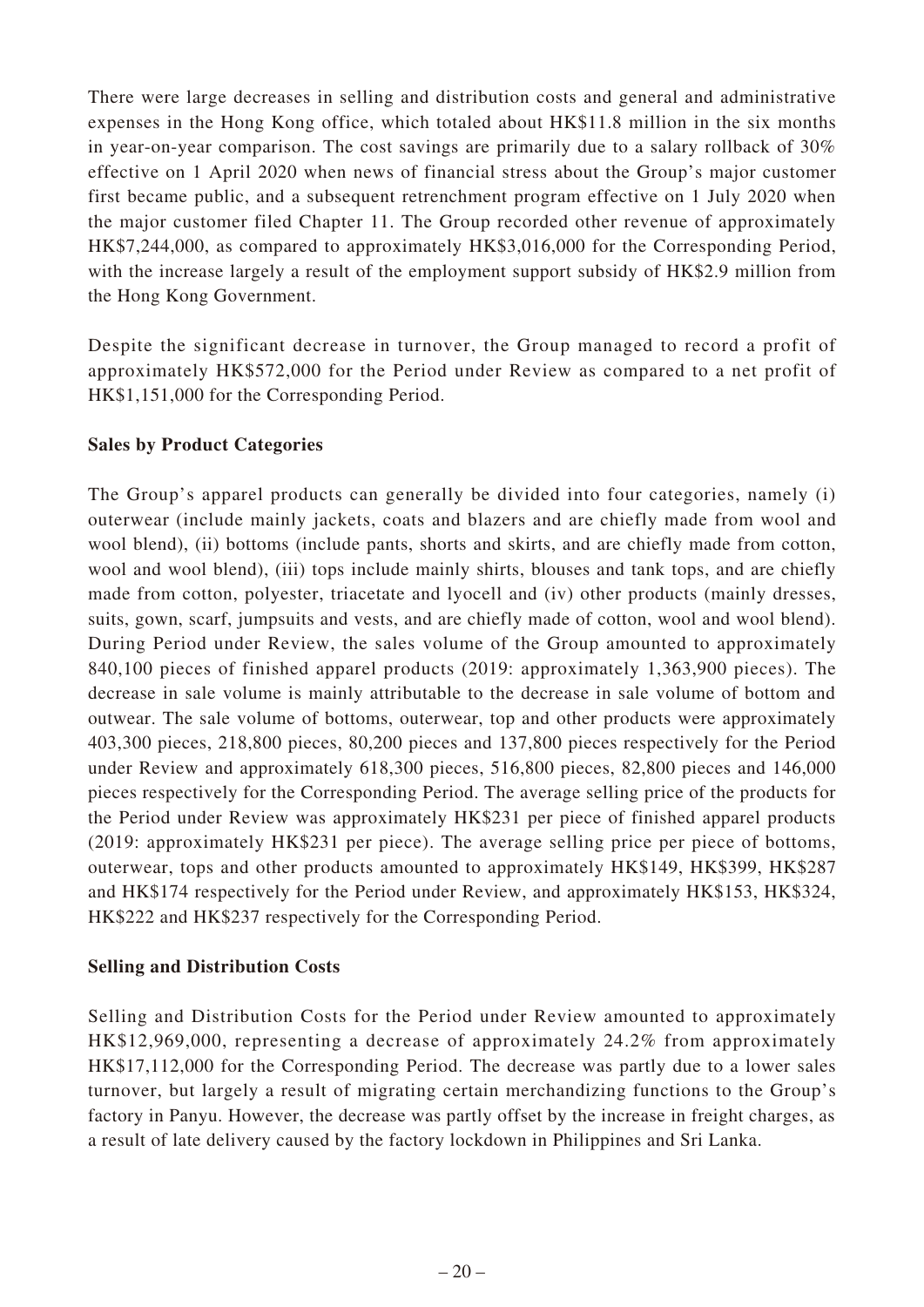### **General and Administrative Expenses**

At the first sign of financial instability afflicting a major customer in the U.S., the Group has implemented strong measures to reduce expenses since early April 2020. General and administrative expenses for the Period under Review decreased by 23.3% from approximately HK\$33,128,000 for the Corresponding Period to approximately HK\$25,424,000 for the Period under Review. For the Period under Review, the depreciation of property, plant and equipment was approximately HK\$2,914,000, a decrease of 39.3% from the Corresponding Period. The decrease was mainly due to the changes in depreciable lives of certain fixed assets of the Group for accounting purposes with effect from 1 April 2020. The changes are as follows:

| <b>Category of fixed assets</b> | <b>Depreciable lives</b><br>before the changes | <b>Depreciable lives</b><br>after the changes |  |
|---------------------------------|------------------------------------------------|-----------------------------------------------|--|
| <b>Buildings</b>                | $20 - 50$ years                                | $30 - 50$ years                               |  |
| Office Equipment                | 5 years                                        | 10 years                                      |  |
| Furniture & Fixtures            | 5 years                                        | 10 years                                      |  |
| Plant & Machinery               | $5-10$ years                                   | 10 years                                      |  |

### **Finance Costs**

Finance costs decreased by approximately 16.9% to approximately HK\$4,077,000 for the Period under Review from approximately HK\$4,907,000 for the Corresponding Period. It was mainly due to the decrease in bank's interest rate for borrowing during the Period under Review.

### **Financial Position**

As at 30 September 2020, the Group's cash and cash equivalents amounted to approximately HK\$67,725,000 (31 March 2020: approximately HK\$47,836,000).

Inventories increased by approximately HK\$2,653,000, i.e. 7.7% to approximately HK\$37,312,000 as at 30 September 2020 from approximately HK\$34,659,000 as at 31 March 2020. The increase was mainly due to delay in delivery of some orders from factory lockdown.

Trade and other receivables increased by approximately HK\$38,588,000 to approximately HK\$197,319,000 (31 March 2020: approximately HK\$158,731,000). The increase was mainly seasonal in nature as sales in the two months ended 30 September were much higher than that of the two months ended 31 March 2020. Bank borrowings increased by approximately 6.6% to approximately HK\$246,701,000 (31 March 2020: approximately HK\$231,439,000), primarily due to the increased utilization of trade finance facilities to support the increase in inventories and trade receivables relative to the balance at 31 March 2020.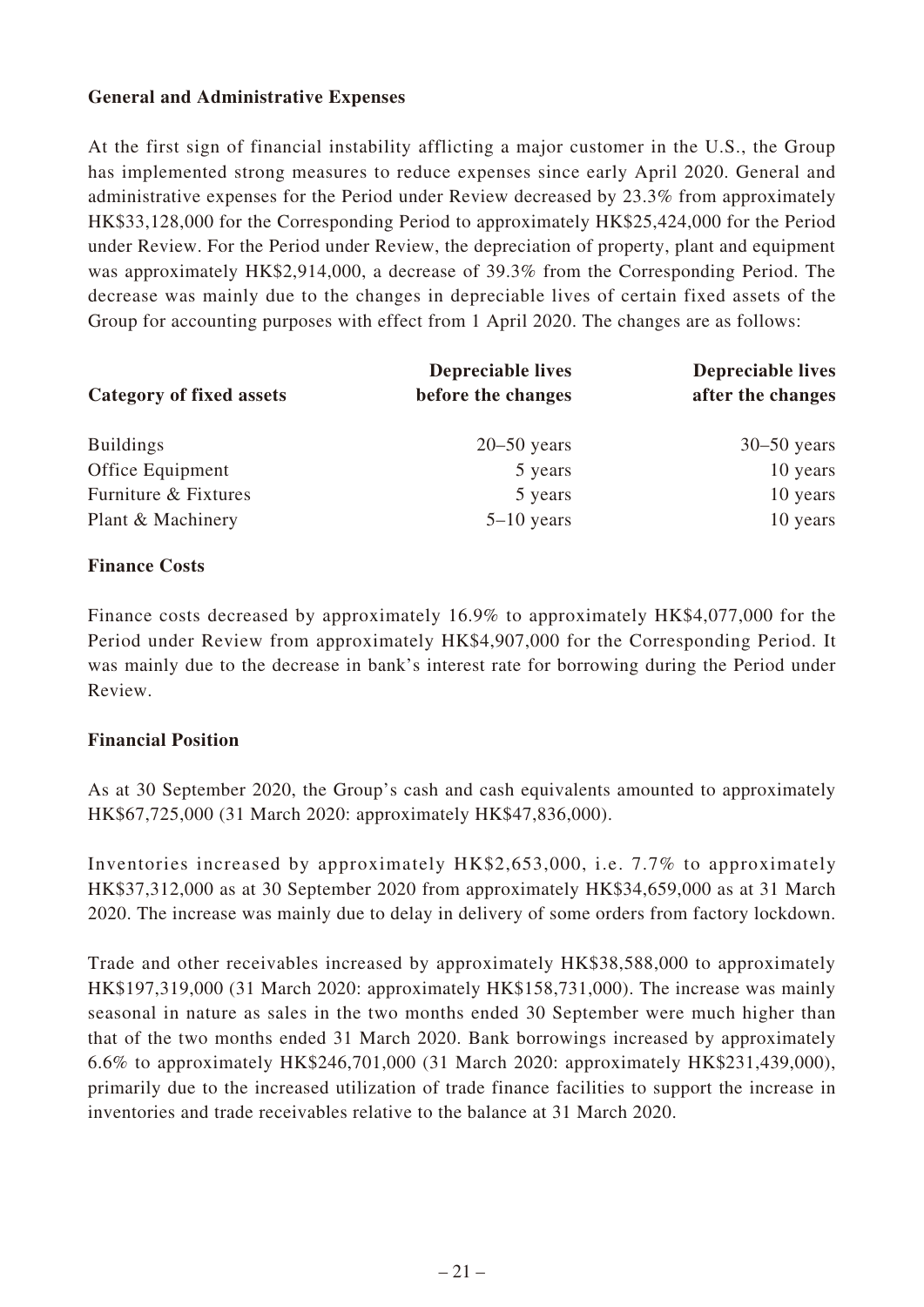At 30 September 2020, the net current liabilities amounted to approximately HK\$26,227,000 (31 March 2020: net current liabilities approximately HK\$64,483,000). The current liability included (1) bank borrowing of approximately HK\$9,784,000 as at 30 September 2020 (31 March 2020: approximately HK\$13,603,000) that are not scheduled to be repaid within one year with maturities ranging from one year to three years but it is classified as current liability only because of the repayment on demand clause as stipulated in the relevant loan agreements.

# **PROSPECTS**

While the world is still in the throes of battling the recent surge in COVID-19 cases, there are reasons to be cautiously optimistic that we may have seen the nadir of this severe economic contraction in the U.S. which saw its GDP decrease 31% from 1st quarter to 2nd quarter in 2020. American consumers are more resilient than what was feared earlier in the year as we have seen a dramatic increase in retail online sales with the 3rd quarter GDP rebounding at an estimated annual rate of 33% from 2nd quarter. The quick and steady recovery of China's economy in the last two quarters since a sharp contraction in 1st quarter also provided a strong backdrop from which we may soon regain a semblance of normalcy in our economy. The recent success of six vaccines approved for limited use plus thirteen in phase III trials and fifty-four in phase I & II all contributed to a more optimistic outlook in 2021.

The Group's financial performance for the next six months will continue to show the lingering effects of the disruption thrust upon us in early 2020. The reduced orders for Holiday 2020 and the unsold inventory of Spring/Summer 2020 goods leading to smaller buys for Spring/ Summer 2021 will all be felt in the 2nd half of 2020. The work-from-home phenomenon has also given rise to changes in consumer behavior as they prefer more casual clothing to more constructed apparels such as coats and jackets, which have been the mainstay of our Fall and Holiday production. What is encouraging is the business with our new customer, iMedia Brands, with whom we started with a modest program for Spring/Summer 2021, evolving into a larger program in Fall Holiday 2021. We see a clear opportunity for growth with iMedia as we cement our relationship with performance.

The loss of the airlines uniforms business (approximately HK\$132,000,000 in 2019) will continue to hurt our year-on-year sales comparison, until the airlines start flying again. However, with the economy stabilizing and adapting to the new normal, it is not unreasonable to expect the sales from our major customers will rebound in 2021. We are confident that with the austerity measures and retrenchment plan being implemented company wide, we will have significant brought down the breakeven point of the Group's overall business.

# **LIQUIDITY, CAPITAL RESOURCES AND CAPITAL STRUCTURE**

The Company manages its capital structure with the objectives of ensuring that the businesses of the Group can continue to maintain a sustainable growth and providing a long term reasonable return to its Shareholders. The Group's financial position remained healthy and stable. The Group generally finances its operations primarily through bank borrowings and internal resources. It is anticipated that the Group has sufficient working capital to fund its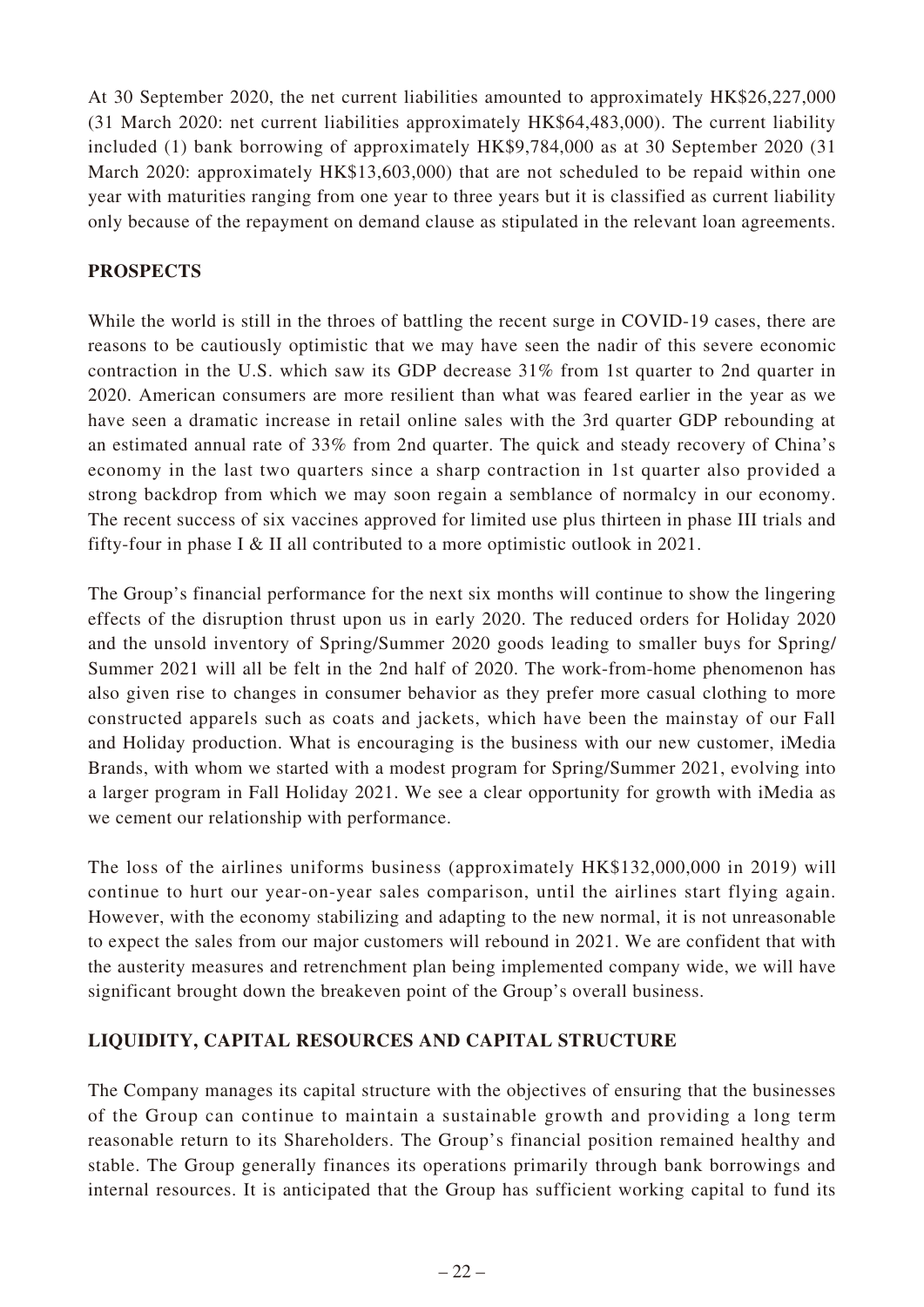future working capital, capital expenditure and other cash requirements. As at 30 September 2020, the Group had cash and bank balances amounting to approximately HK\$67,725,000 (as at 31 March 2020: approximately HK\$47,836,000), and current assets and current liabilities of approximately HK\$303,434,000 (as at 31 March 2020: approximately HK\$242,304,000) and HK\$329,661,000 (as at 31 March 2020: approximately HK\$306,787,000) respectively. It should be noted that the current liabilities balance as at 30 September 2020 included approximately HK\$9,784,000 (as at 31 March 2019: approximately HK\$13,603,000), the total of amounts due after one year but were included as current liabilities because of the repayment on demand clause as stipulated in bank loan documents.

As at 30 September 2020, there were bank borrowings of approximately HK\$246,701,000 (as at 31 March 2020: HK\$231,439,000). These bank borrowings obtained and repaid are mainly denominated in Hong Kong dollar and US dollar. As at 30 September 2020, the Group's interest-bearing bank borrowings carried mainly variable rate borrowings with annual interest rate of 0.7% to 4.75% per annum and are repayable by installments over a period of one to three years.

# **GEARING RATIO**

As at 30 September 2020, the gearing ratio of the Group, based on total interest-bearing liabilities (primarily bank borrowings) approximately HK\$246,701,000 to total equity (including all capital and reserves) approximately HK\$57,077,000 of the Company was 432.2% (31 March 2020: 408.2%).

### **PLEDGE OF ASSETS**

The bank borrowings of the Group are secured by (a) certain assets of the Group, (b) two properties (including 18th and 19th floors and four car parking spaces located in Win Plaza, San Po Kong, Kowloon) of related companies, which are owned indirectly by the two controlling shareholders of the Group, and share common directors of the Group, and (c) the personal guarantees of the two controlling shareholders, one of their spouses who's also a director, and a related party of the other controlling shareholder who together with that controlling shareholder jointly owns a related company.

# **SIGNIFICANT INVESTMENT, MATERIAL ACQUISITIONS AND DISPOSALS OF SUBSIDIARIES, ASSOCIATES AND JOINT VENTURES**

On 31 May 2019, an indirect wholly-owned subsidiary of the Company entered into an Intellectual Property Purchase Agreement with the seller pursuant to which the seller has agreed to sell, convey, transfer and assign certain intellectual property rights to the buyer for a cash consideration of US\$1,400,000. Concurrently, the buyer, as the licensor, and the seller, as the licensee, entered into a License agreement, pursuant to which the licensor grants to the licensee the rights to use the licensor's intellectual property to manufacture, sell and distribute products in the territory as defined in the license agreement for a certain royalty fee based on sales with a minimum annual amount equal to US\$120,000. Additional details of the transaction can be found in the Company's announcement on 31 May 2019.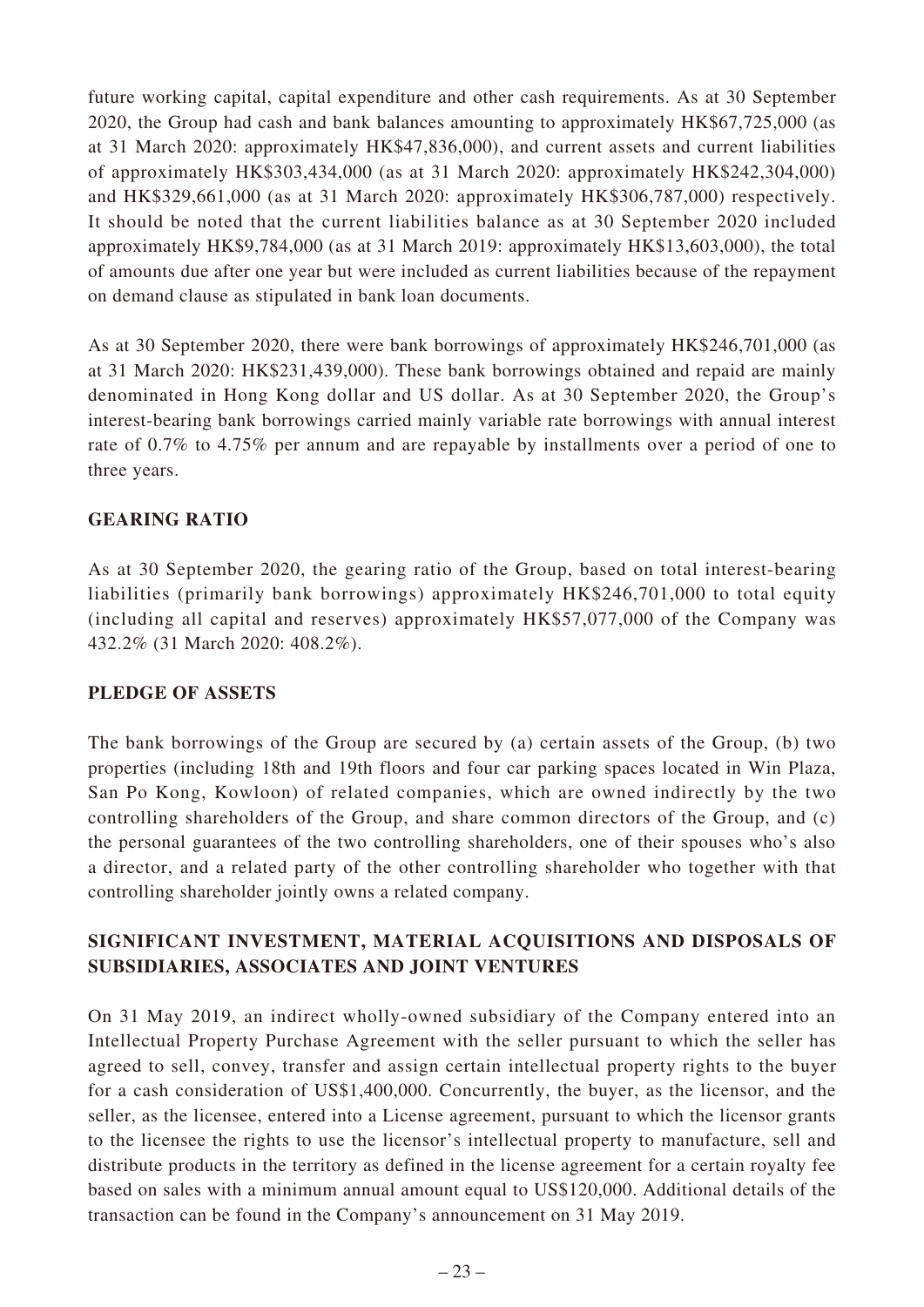Save as disclosed above, there were no other material investment or additions of capital assets authorised by the Board at the date of this annual results announcement.

# **EMPLOYEES AND REMUNERATION POLICY**

As at 30 September 2020, the Group employed 1,782 (as at 31 March 2020: approximately 2,279) full-time employees in Hong Kong, the PRC and Sri Lanka. The Group recognizes the importance of maintaining good relationship with its employees and retains competent staff to ensure operational efficiency and effectiveness. The remuneration packages offered to the Group's employees are based on each employee's qualifications, relevant experience, position and seniority. The Group conducts review on salary increments, bonuses and promotions based on the performance of each employee. The Group provides on-the-job training to its new employees. During the Period under Review, the Group had not experienced any strike, any significant problems with its employees or other material labour disputes which had materially disrupted its operation during such period. The Group has not experienced any difficulties in the recruitment of experienced and skilled staff.

The salary of all the employees had been reduced by 30% from April to June 2020, and since 1 July 2020 the salaries were restored to the pre-April 2020 level with certain adjustments for employees earning a higher salary. In addition, the directors' fees have also been reduced by 30% from April to June 2020. Effective on 1 July 2020, the Group conducted a staff retrenchment program to relocate some of the merchandising functions in the Hong Kong office to the Group's factory in China.

# **TREASURY POLICIES AND FOREIGN CURRENCY EXPOSURE**

The Group is exposed to foreign currency risk which refers to the risk that the fair value or future cash flows of a financial instrument will fluctuate because of changes in foreign exchange rate. The Group's functional currency is Hong Kong dollar ("HK\$") and it carries out foreign currency transactions in United States dollar ("US\$"), Euro ("EUR"), Renminbi ("RMB") and Sri Lankan Rupees ("LKR"). Since HK\$ is pegged to US\$, the Group does not expect any significant movement in the US\$/HK\$ exchange rate. The currencies giving rise to exchange risks are primarily EUR, RMB and LKR. The Group has not experienced any material difficulty or liquidity problems resulting from foreign exchange fluctuations.

Although the Group currently does not undertake any hedging activities, it will monitor exchange rate trends from time to time to consider if there is such a need to mitigate any risks arising from foreign exchange fluctuations.

# **CAPITAL COMMITMENTS AND CONTINGENT LIABILITIES**

The Group has no other capital commitment and contingent liabilities at 30 September 2020.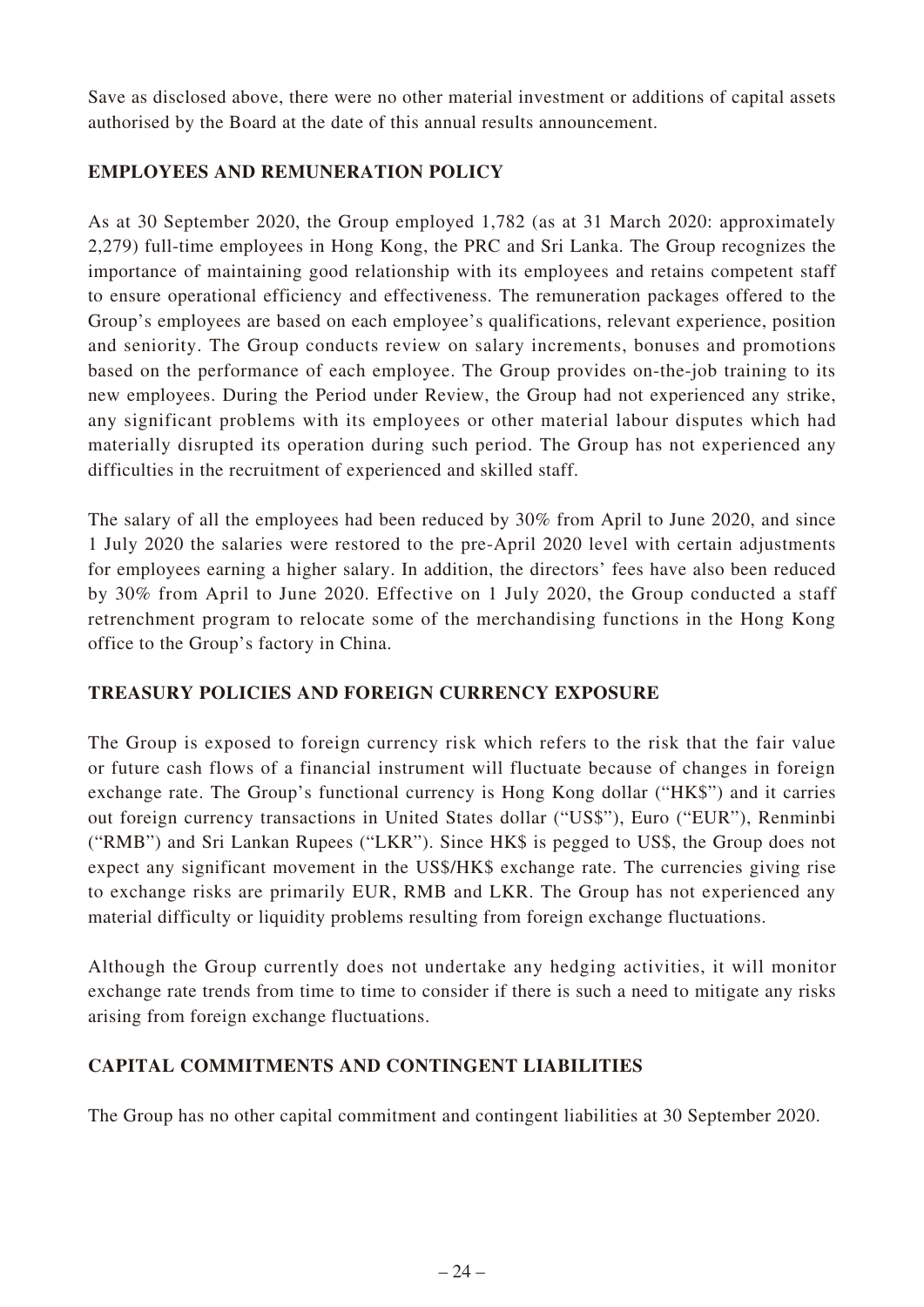### **OTHER INFORMATION**

### **USE OF PROCEEDS FROM THE INITIAL PUBLIC OFFERING**

On 19 October 2018 (the "Listing Date"), the shares of the Company (the "Shares") were listed on the Main Board of SEHK. The Group intended to apply the proceeds from the issuance 200,000,000 Shares at the offer price of HK\$0.40 per Share (the "Share Offer") in accordance with the proposed applications set out in the section headed "Future Plans and Use of Proceeds", in the prospectus dated 29 September 2018 (the "Prospectus").

After deducting share issuance expense and professional fee regarding to the Share Offer, the net proceeds amounted to approximately HK\$54,400,000.

### **CHANGE IN USE OF PROCEEDS**

As set out in the announcement of the Company dated 26 November 2020 regarding the change in use of proceeds, the board (the "Board") of directors (the "Directors") of the Company, having considered the recent business environment and development of the Group and in particular the impact of the outbreak of the COVID-19 to the global business environment, resolved to change the use of the Unused Net Proceeds. As at the date of this announcement, the unused Net Proceeds amounted to approximately HK\$24.1 million (the "Unused Net Proceeds"), which will be reallocated for the use of general working capital. Set out below is the utilisation of the Net Proceeds up to the date of this announcement and the revised allocation of the Unused Net Proceeds:

|                                                                                                        | Percentage<br>of Net<br><b>Proceeds</b><br>$(\%)$ | <b>Planned use</b><br>of the Net<br><b>Proceeds</b><br>HK\$' million | Actual use<br>of the Net<br>Proceeds up<br>to the date<br>of this<br>announcement<br>HK\$' million | <b>Unutilised</b><br><b>Net Proceeds</b><br>as at<br>the date<br>of this<br>announcement<br>HK\$' million | Changed use<br>of the<br>unutilised<br><b>Net Proceeds</b><br>HK\$' million | <b>Expect</b><br>timeline<br>for the<br>intended<br><b>use</b> |
|--------------------------------------------------------------------------------------------------------|---------------------------------------------------|----------------------------------------------------------------------|----------------------------------------------------------------------------------------------------|-----------------------------------------------------------------------------------------------------------|-----------------------------------------------------------------------------|----------------------------------------------------------------|
| Expanding and refurbishing<br>production facilities located in Sri<br>Lanka and the PRC                | 30                                                | 16.3                                                                 | 11.1                                                                                               | 5.2                                                                                                       |                                                                             |                                                                |
| Repayment of bank borrowings                                                                           | 25                                                | 13.6                                                                 | 13.6                                                                                               |                                                                                                           |                                                                             |                                                                |
| Acquisitions of production facilities                                                                  | 25                                                | 13.6                                                                 |                                                                                                    | 13.6                                                                                                      |                                                                             |                                                                |
| Upgrading information technology<br>system, lean manufacturing and<br>productivity improvement program | 10                                                | 5.4                                                                  | 0.1                                                                                                | 5.3                                                                                                       |                                                                             |                                                                |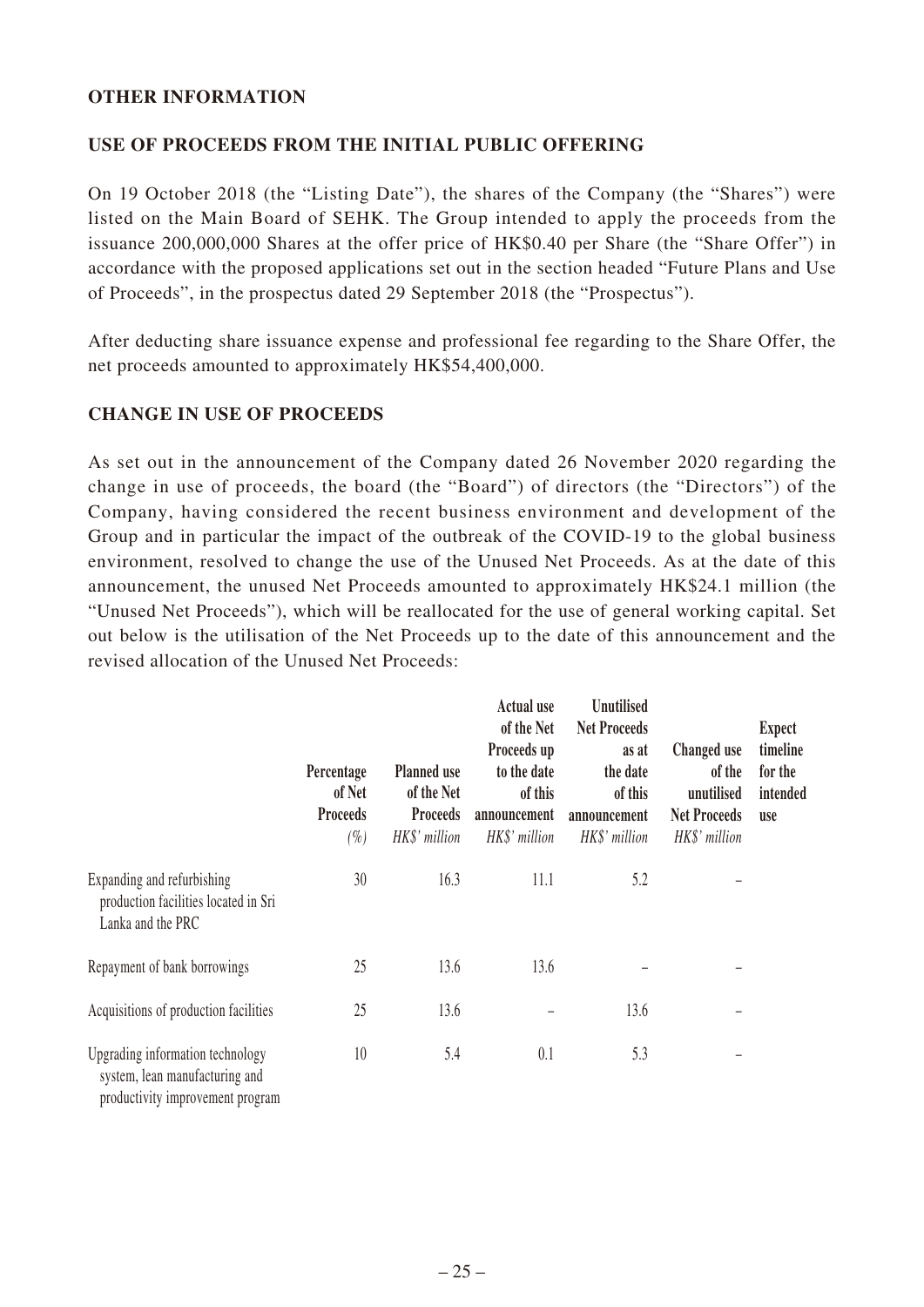|                         | Percentage<br>of Net<br><b>Proceeds</b><br>$(\%)$ | <b>Planned use</b><br>of the Net<br><b>Proceeds</b><br>HK\$' million | <b>Actual use</b><br>of the Net<br>Proceeds up<br>to the date<br>of this<br>announcement<br>HK\$' million | <b>Unutilised</b><br><b>Net Proceeds</b><br>as at<br>the date<br>of this<br>announcement<br>HK\$' million | Changed use<br>of the<br>unutilised<br><b>Net Proceeds</b><br>HK\$' million | <b>Expect</b><br>timeline<br>for the<br>intended<br><b>use</b> |
|-------------------------|---------------------------------------------------|----------------------------------------------------------------------|-----------------------------------------------------------------------------------------------------------|-----------------------------------------------------------------------------------------------------------|-----------------------------------------------------------------------------|----------------------------------------------------------------|
| General working capital | 10                                                | 5.5                                                                  | 5.5                                                                                                       |                                                                                                           | 24.1                                                                        | before<br>31 December<br>2021                                  |
| Net Proceeds            |                                                   | 54.4                                                                 | 30.3                                                                                                      | 24.1                                                                                                      | 24.1                                                                        |                                                                |

### **PURCHASE, SALE AND REDEMPTION OF THE COMPANY'S LISTED SECURITIES**

During the Period under Review, neither the Company nor any of its subsidiaries has purchased, sold or redeemed any of the Company's listed securities.

# **MODEL CODE FOR SECURITIES TRANSACTIONS BY DIRECTORS**

The Company has adopted the Model Code for Securities Transactions by Directors of Listed Issuers ("Model Code") as set out in Appendix 10 to the Rules ("Listing Rules") Governing the Listing of Securities on The Stock Exchange. Having made specific enquiry to each of the Directors, the Company has received confirmations from all Directors that they have complied with the required standards as set out in the Model Code during the Period under Review.

### **CORPORATE GOVERNANCE**

The Board appreciates that good corporate governance is vital to healthy and sustainable development of the Group. In the opinion of the Directors, the Company had complied with all the code provisions of the Corporate Governance Code as set out in Appendix 14 to the Listing Rules for the Period under Review.

### **REVIEW OF ACCOUNTS**

The Board is of the view that the disclosure of financial information in this announcement complies with Appendix 16 to the Listing Rules. The audit committee of the Company has reviewed the Group's unaudited interim financial information for the Period under Review.